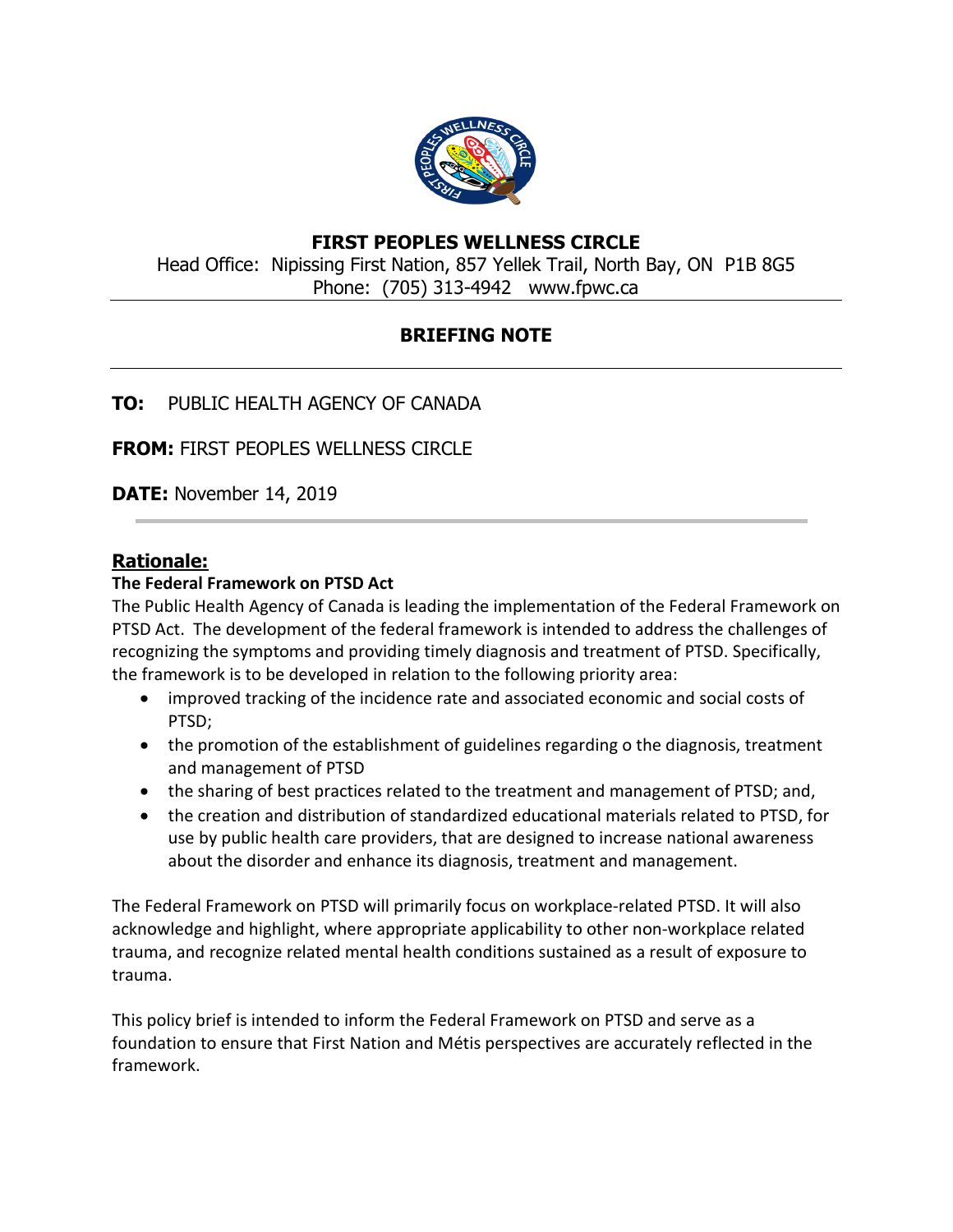# **Background:**

### **Post-Traumatic Stress Disorder**

Post-traumatic stress disorder (PTSD) is a chronic, often debilitating mental health condition, which results from exposure to a traumatic event or discrete set of events.<sup>[1](#page-1-0)</sup> The event or events may comprise actual or threatened death or serious injury, or alternative threats to an individual's well-being, as well as learning about the unexpected or violent death, serious harm, or threat of death or injury of a close associate or family member.<sup>[2](#page-1-1)</sup> PTSD is construed as a fearbased disorder and symptoms are consistent with fear reactions and consequent avoidance and hyper-vigilance.

Post-traumatic stress disorder is a global health issue with a prevalence as high as 37%, and three-quarters of Canadians are exposed to a traumatic event sufficient to cause psychological trauma in their lifetime. Within the general population of Canadians, researchers have found the prevalence rate of lifetime PTSD in Canada estimated to be 9.2%, with a rate of current (1 month) PTSD of 2.4%.

## **Complex PTSD**

Complex posttraumatic stress disorder (CPTSD) has been proposed as a distinct clinical entity in the forthcoming WHO International Classification of Diseases (ICD), 11th version.<sup>[3](#page-1-2)</sup> It shares some of the clinical features of PTSD with three additional clusters of symptoms: emotional dysregulation, negative self-cognitions, and dysfunctional relationships with others resulting in interpersonal problems.

Prolonged and persistent exposure to trauma appears to be the key distinguishing causal factor between CPTSD and PTSD, with the latter being caused by an exposure to a discrete traumatic incident or set of events as opposed to ongoing exposure, particularly in childhood. Studies indicate that CPTSD is in fact a discrete entity from PTSD, that it is valid and useful to conceptualize PTSD and CPTSD as different mental disorders<sup>4</sup>, and that different treatment approaches are needed for the two disorders.

#### **Secondary Trauma**

It has been recognized that a person, typically a health care provider, first responder or caregiver, who is exposed to the traumatic experiences of another may experience secondary trauma. Symptoms of secondary trauma may include depression, anxiety, intrusive imagery, numbing and avoidance phenomena, cognitive shifts, and social and relational problems. These reduce the capacity of the care provider to be empathetic.

Secondary trauma can present symptoms similar to those of PTSD and poses many mental, physical, and emotional problems for care providers, including burnout, decreased self-worth

<span id="page-1-0"></span><sup>&</sup>lt;sup>1</sup> Van Amerigen et al, 2008

<span id="page-1-1"></span><sup>2</sup> American Psychiatric Association (2013). DSM-5, Criteria for Post Traumatic Stress Disorder

<span id="page-1-2"></span> $3$  Girorou et al, 2018

<span id="page-1-3"></span><sup>4</sup> Böttche et al, 2018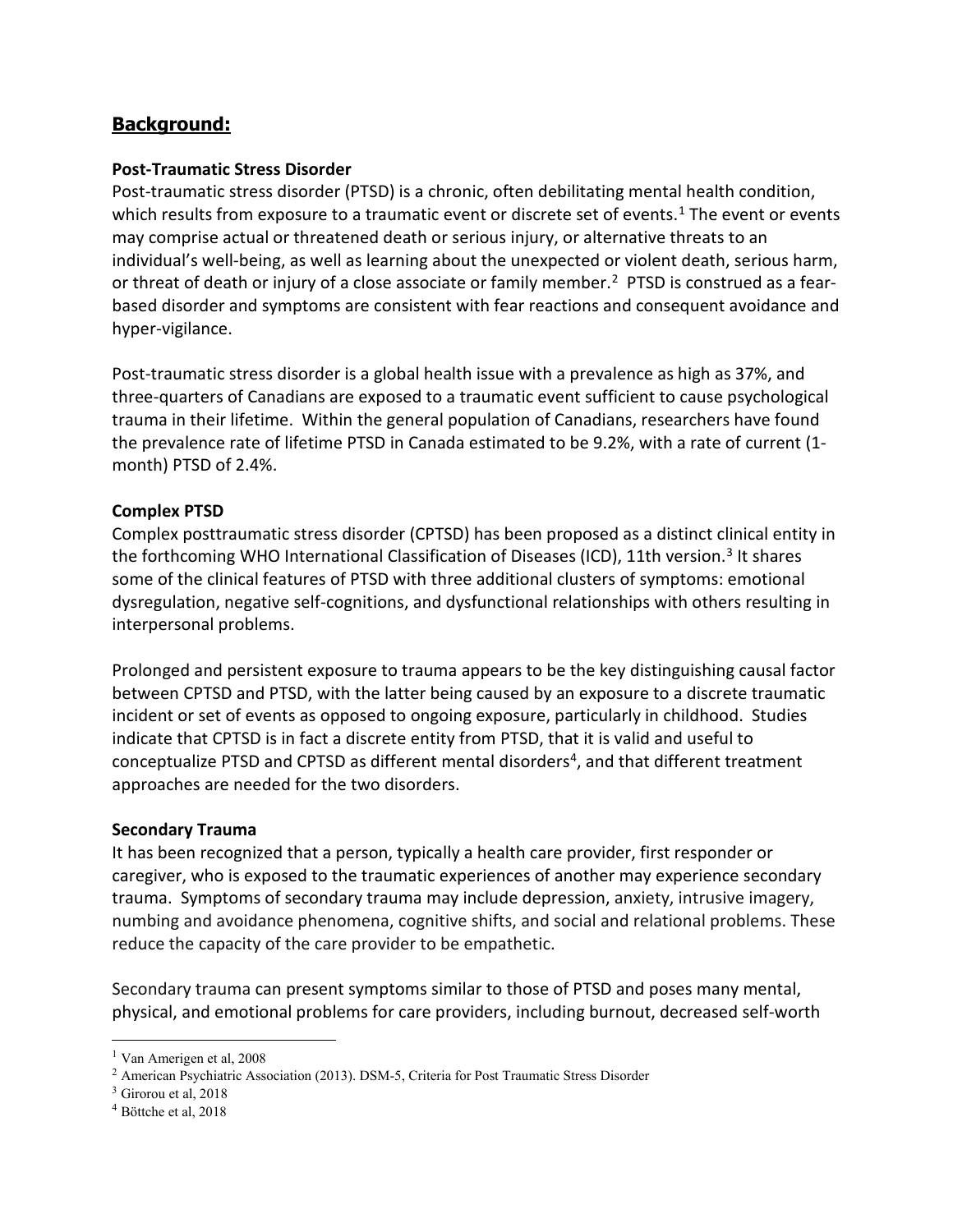and low morale, which can lead to higher staff turnover, as well as decreased productivity, negative attitudes towards patients/clients, lack of communication, and clinical errors.

Risk factors for secondary trauma include a personal history of trauma, pre-trauma mental health issues, external locus of control, negative coping styles, current life stress, lower education and socioeconomic status, female gender, age, empathic engagement with the victim, relationship with the direct victim, feelings of helplessness, severity of the trauma, degree of exposure, and perceived threat and appraisal of the stressor<sup>5</sup>. Other risk factors identified include the quantity of exposure to different patients/clients and their traumatic experiences; the amount of time spent with patients or clients who have experienced trauma; the proportion of trauma cases treated; and caseload size.<sup>[6](#page-2-1)</sup> Regarding personal trauma history, risk is especially significant for adults who have experienced childhood trauma and abuse. Gender is also a significant risk factor, with a preponderance of studies indicating that women are more at risk than men.<sup>[7](#page-2-2)</sup> Younger age and having had less experience in the (helping) field have been cited as risk factors as well. <sup>[8](#page-2-3)</sup>

Secondary trauma has been identified as an issue for various groups of service providers, including mental health professionals such as therapists and social workers; firefighters, ambulance workers, police and other first responders<sup>9</sup>; and health care professionals such as nurses, with between 4% and 29% of service providers experiencing secondary traumatization as a result of their work.

The understanding of trauma in First Nation and Métis communities must include a thorough understanding of the effects of colonization, including the residential school experience, and the consequent intergenerational trauma suffered by multiple generations in these communities in Canada. These historical and ongoing colonial forms of trauma compound the risk factors and impacts of secondary trauma for First Nation and Métis people. In any discussion of trauma, it is important to consider the effects and potential interventions in First Nations and Métis communities, including among service providers, must occur in the context of First Nation or Métis worldviews. The consideration of First Nation or Métis worldviews is critical to ensure any guidelines that are established are based on best practices grounded in First Nation or Métis knowledge and evidence.

## **Effects of Colonization**

Before the arrival of Europeans, First Nations people in North America were independent and self-governing, determining their own philosophies and approaches to cultural, economic, religious, familial, and educational matters based on their own worldviews and knowledge systems.<sup>10</sup> Post-European contact, the advent of the fur trade gave rise to a new group of First

<span id="page-2-0"></span><sup>5</sup> Lerias & Byrne, 2003

<span id="page-2-1"></span> $6$  Guitar and Molinaro, 2017; Finkelstein et al, 2015

<span id="page-2-2"></span><sup>7</sup> Greinacher et al, Lerias & Byrne 2003

<span id="page-2-3"></span><sup>8</sup> Girirou et al, 2018; Rosenfield et al, 2018; Karatziasa et al, 2018 Böttche et al, 2018

<span id="page-2-4"></span><sup>9</sup> Benedict et al, 2007; Cohen & Collins, 2013; Finkelstein et al, 2015; Centrano et al, 2017; Greinacher et al, 2019

<span id="page-2-5"></span><sup>10</sup> RCAP, 1996; Bombay et al, 2009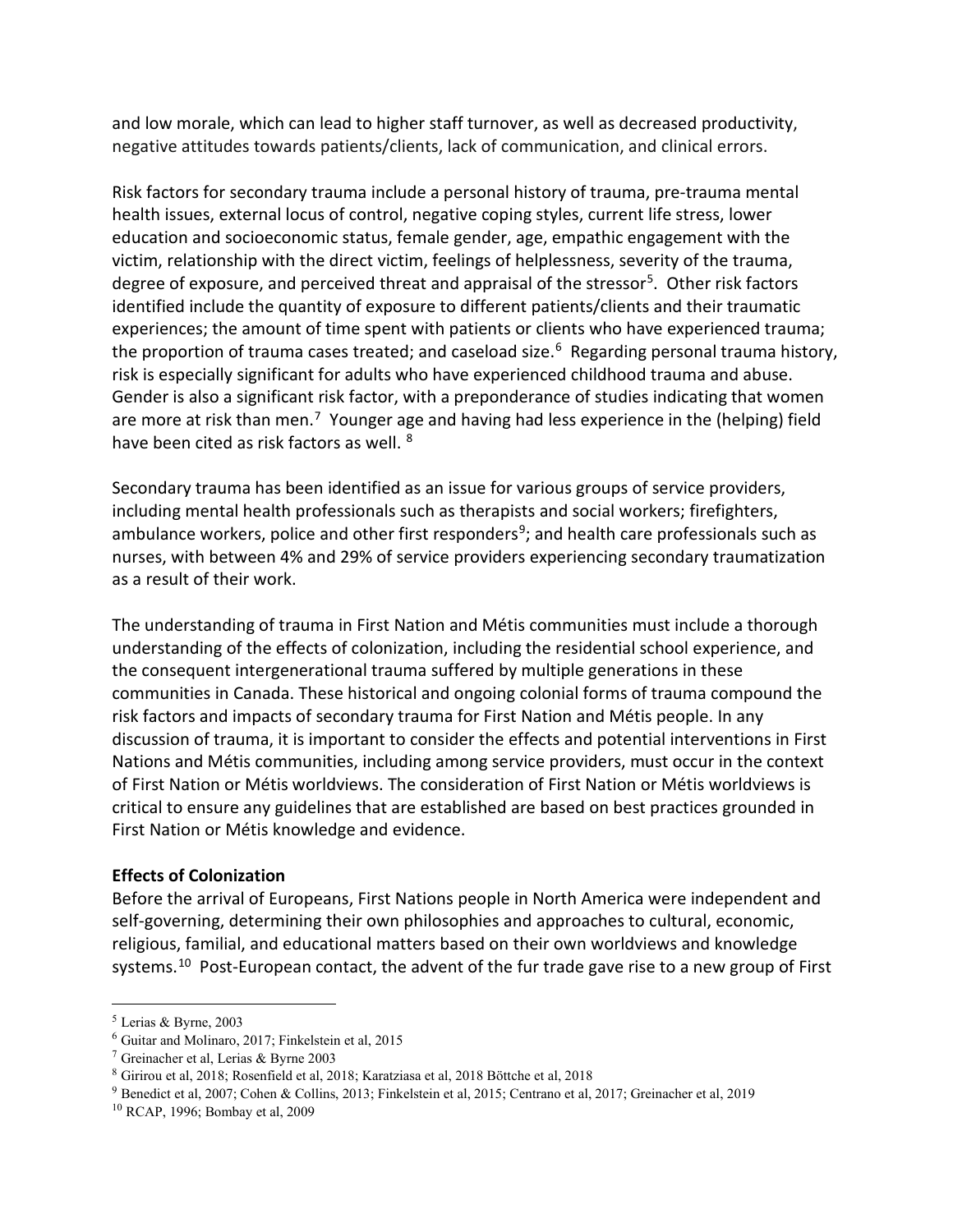Nation and Métis people, the offspring of First Nation women and European fur traders – the Métis.[11](#page-3-0) This population established distinct communities and married among themselves, and developed a distinct society with its own culture, social and economic orientation, with extensive kinship networks that supported political and economic alliances.<sup>[12](#page-3-1)</sup> Years of colonization and attempts at forced assimilation wreaked havoc on initially, First Nations communities and cultures, and then with the emergence of Métis people, on Métis communities, who were shunned, marginalized and actively discriminated against.<sup>[13](#page-3-2)</sup> The Métis have often been called the forgotten people, with both their Europeanness and their Indigeneity called into question by the settler population, partly because few Canadians know who they are and also because both federal and provincial governments denied responsibility for ensuring Métis access to basic services.<sup>[14](#page-3-3)</sup> It was not until 2016 that the Supreme Court affirmed that the term "Indian" included Métis people, correcting a historical error.

The North-West Resistance marked the ongoing conflict between the Métis people and the newly formed government of Canada over the settlement and expansion of western Canada. The Battle of Batouche in 1885 and the consequent hanging of Louis Riel, the leader of Métis people, has left an indelible mark for Métis as many dispersed across Canada and the US fleeing the possibility of annihilation. The results have embedded the Métis as a 'forgotten people' with weakened cultural, political, social and linguistic structures that has further exacerbated the ongoing and persistent stressors for Métis.

The Indian Residential School (IRS) experience is particularly relevant here, as it involves generations of First Nation and Métis people being subjected to persistent, ongoing and severe stressors. From the 1880s until the last IRS closed in the mid-1990s, it is estimated that more than [15](#page-3-4)0,000 First Nation and Métis children in Canada attended IRSs.<sup>15</sup> The IRS system was a key mechanism by which the Canadian government, by its own admission, attempted to achieve the goal of assimilating First Nation and Métis children and eliminating the "Indian problem".[16](#page-3-5) By 1930, roughly 75% of all First Nations children between the ages of 7 and 15 attended residential schools, as did significant numbers of Métis and Inuit children.[17](#page-3-6) For the majority of First Nations people in Canada, the IRS experience extends through four or five generations[.18](#page-3-7)

As Indian Residential Schools began to close, education of First Nation and Métis children was transferred to Indian Day Schools. These schools were established, funded, and operated by the federal Department of Indian Affairs where First Nations and Métis children were forced to

<span id="page-3-0"></span><sup>&</sup>lt;sup>11</sup> Métis Nation of Canad[a https://www.metisnation.ca/index.php/who-are-the-metis](https://www.metisnation.ca/index.php/who-are-the-metis)

<span id="page-3-1"></span><sup>12</sup> MacDougall, 2017

<span id="page-3-2"></span> $13$  Ibid

<span id="page-3-3"></span><sup>14</sup> Ibid

<span id="page-3-4"></span><sup>15</sup> Barkan, 2003 in Bombay et al, 2014

<span id="page-3-5"></span><sup>16</sup> RCAP, 1996

<span id="page-3-6"></span><sup>&</sup>lt;sup>17</sup> Fournier & Cray, 1997 in Bombay et al, 2014

<span id="page-3-7"></span> $18$  Aguiar & Halseth, 2015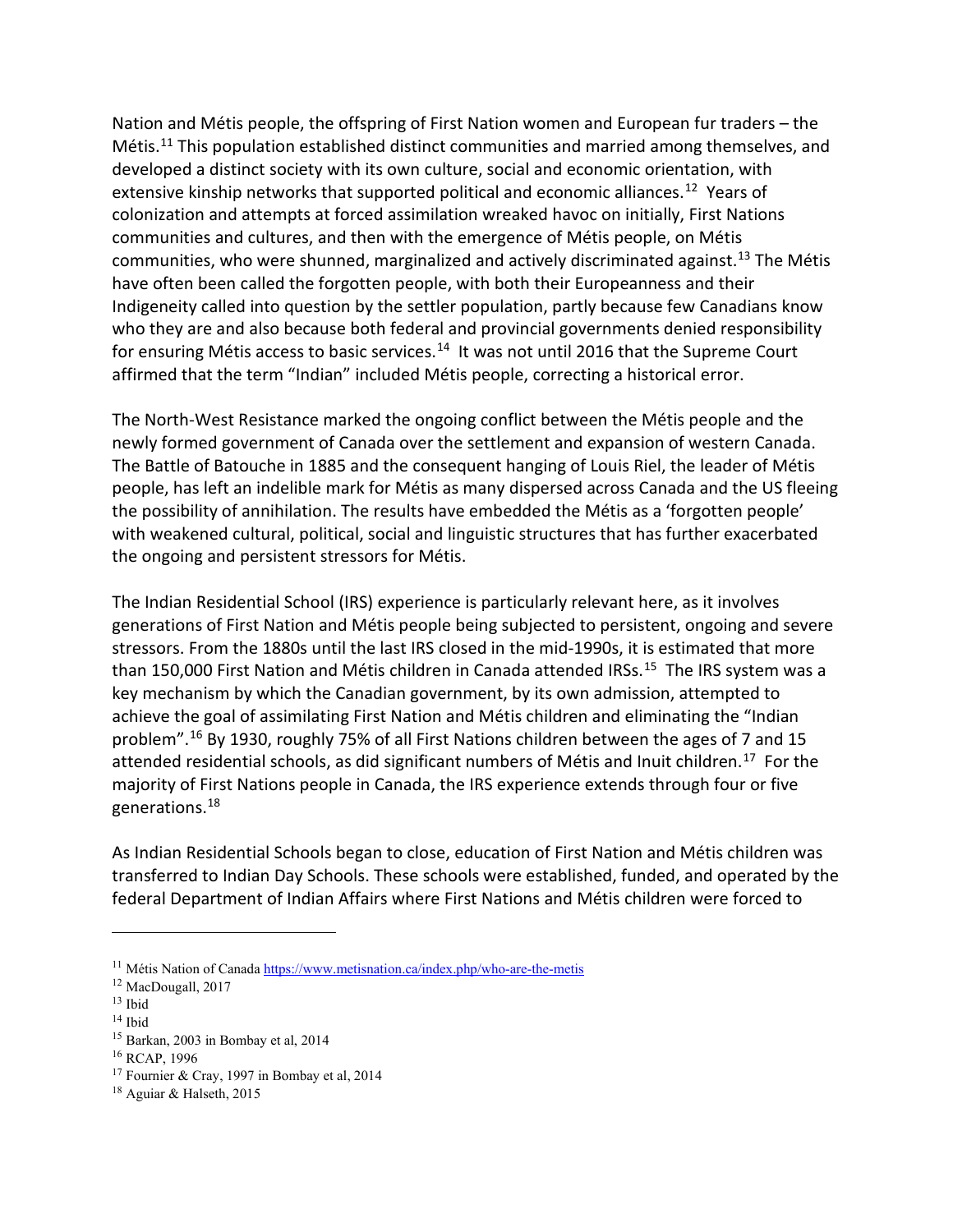attend by law, under the Indian Act. In most cases, Indian Day Schools were operated and maintained by the very same religious organizations administering Indian Residential Schools. Many of the children who attended these schools also suffered the same types of abuses that were incurred in the Indian Residential Schools including abuse, damage to family and systemic harm to First Nations culture and language. Although numbers of children who attended and were impacted by their experiences in these schools are not clear it is known that these schools began operating as early as 1920 until the 1980s where it is believed that more than 150,000 children attended these schools.

Other colonial acts of violence include the Indian tuberculosis hospitals (1920-1980) that quarantined First Nation and Métis people suspected of carrying the TB virus. Legally, First Nation and Métis people were segregated and quarantined in hospitals where they often received substandard health care, were subjected to medical and nutritional experiments and kept from their family, language and culture. The effects for those who attended these TB hospitals have been described as similar to the IRS experience.

In addition to the IRS experience and persisting until the present, First Nation and Métis children have been much more likely to have been separated from their parents compared to non-Indigenous children. Beginning in the late 1950s large-scale apprehensions of First Nation and Métis children by child protection authorities (known as the 60s scoop) were undertaken, often removing them from their families and communities permanently, placing them with non-Indigenous families across the world and effectively eliminating their First Nation and Métis identity. This was true for Métis children as well as First Nations children. Today, First Nation and Métis children continue to be highly over-represented in the child welfare system and more likely to be placed in foster care, termed the millennium scoop, furthering the dislocation of First Nation and Métis families.

The 2019 report of the National Inquiry for Murdered and Missing Indigenous women and girls highlights the multiple sources of violence incurred by First Nation and Métis women and girls that has led to devastating impacts across families and communities. The report recognizes the acts of a settler colonial country; imposed laws, institutions, culture and policies of assimilation meant to eliminate First Nation and Métis people in Canada brought on by racist colonial attitudes has led to everyday common occurrences of colonial violence and racism directed toward First Nation and Métis women, girls and 2SLGBTQQIA people. Colonial violence is witnessed in interpersonal violence and through Canadian institutional systems, laws, policies and structures has resulted in First Nation and Métis people being "…normalized to violence, while Canadian society shows an appalling apathy to addressing the issue *(of genocide)*" [\(www.mmiwg-ffada.ca,](http://www.mmiwg-ffada.ca/) 2019).

An often undescribed and forgotten consequence of colonialism has been the trauma First Nation and Métis people have incurred due to the dislocation and desecration of their home lands. Colonial worldviews about land and its resource being a commodity to be owned (and exploited for personal gain) is in direct contradiction to First Nation and Métis worldviews of land and its resources as a part of the larger family and community system of First Nation and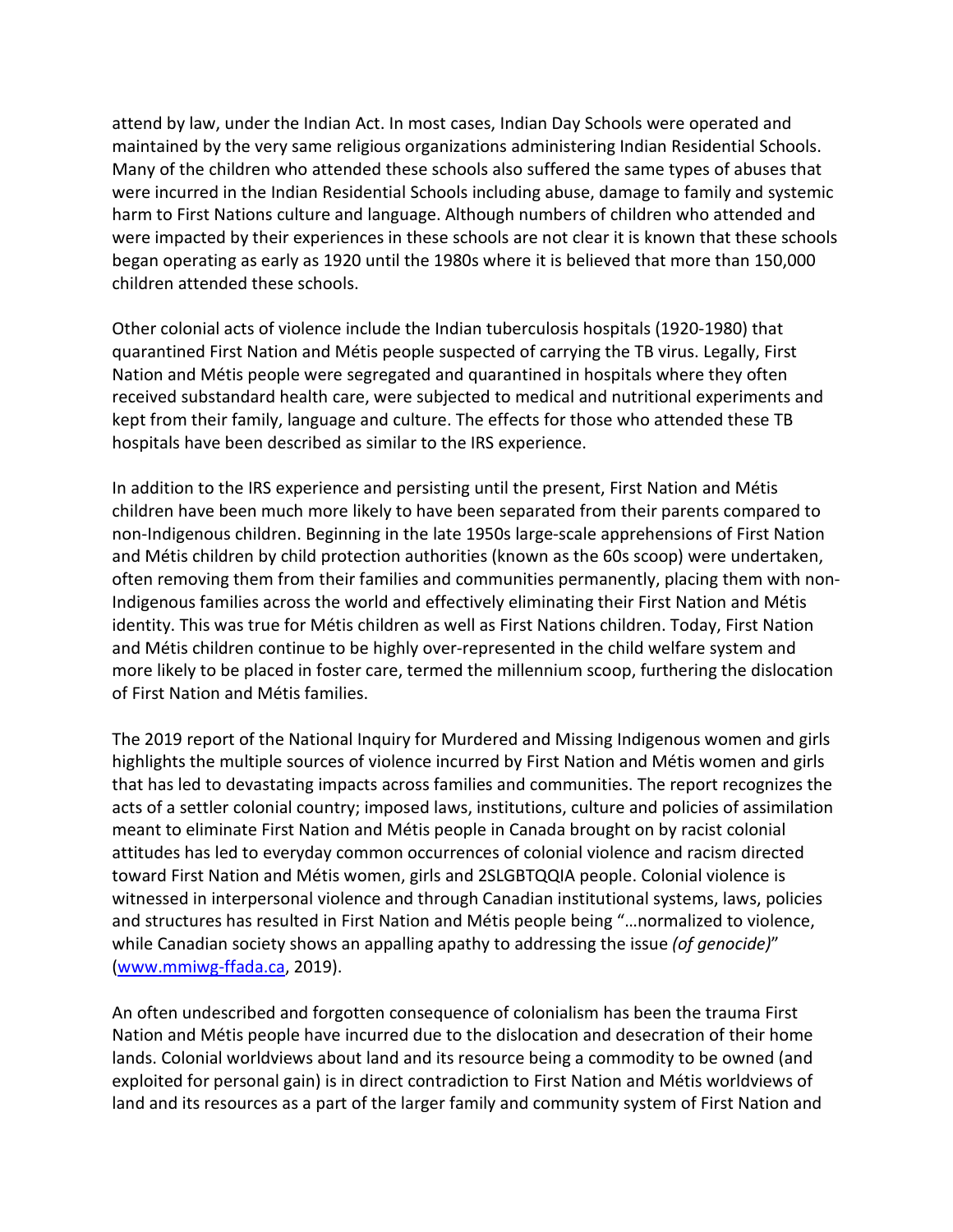Métis people. The language used by First Nation and Métis signifies the important relationship with the land referring to land as Mother Earth and recognizing all things associated with the land or Creation as their relatives. Although not well examined there is a lot of informal evidence that supports destruction of land and water, as well as dislocation from traditional territories, has left devastating impacts on the social, emotional, mental, physical and spiritual wellbeing of First Nation and Métis people.

# **Current Status**

**PTSD, CPTSD and Historic Intergenerational Trauma in First Nation and Métis Communities** There is little research available on the prevalence of PTSD in First Nation and Métis communities. One study investigating the prevalence of PTSD in Indian Residential School (IRS) survivors found that 64% met the diagnostic criteria for PTSD, which is extremely high compared to the Canadian population at large, however, the sample size was quite small. As a comparator, international research shows a high prevalence of PTSD among both Native Americans and Aboriginal Australians which would suggest a high prevalence of PTSD for First Nation and Métis people in Canada as well.

Many scholars consider the PTSD diagnosis to be inadequate for the type of trauma experienced by First Nation and Métis communities as it ignores the role of culture, the context and the impact of the complex, collective and massive accumulated trauma across generations. What PTSD typically fails to capture is the complex, collective, cumulative, and intergenerational qualities of these experienced traumas. Given the prolonged and profound history of multiple traumas in First Nation and Métis peoples in Canada, including traumas inflicted to the lands of First Nation and Métis people, some scholars have proposed that *intergenerational trauma* is a more meaningful and valid concept than PTSD for understanding trauma as it presents at the individual, family and community level in First Nation and Métis communities. Intergenerational trauma is similar to Complex Post Traumatic Stress Disorder (CPTSD) in that it is a result of complex, layered and prolonged trauma; it differs in that it is a collective rather than an individual experience. Intergenerational trauma has been defined as *a collective complex trauma inflicted on a group of people who share a specific group identity or affiliation . . .. It is the legacy of numerous traumatic events a community experiences over generations and encompasses the psychological and social responses to such events*. A case may also be made for viewing the effects of the residential school experience as a culture-specific subtype of CPTSD.

There is an absence of any research specific to prevalence rates of CPTSD in First Nation and Métis communities, although there appears to be significant similarities between CPTSD and Intergenerational Trauma.

Considering the significant role that trauma plays in the lives of First Nation and Métis peoples, it is important to identify the mechanisms by which the cycle of trauma and stress repeats itself across generations, in order to intervene and stop the intergenerational cycle. The IRS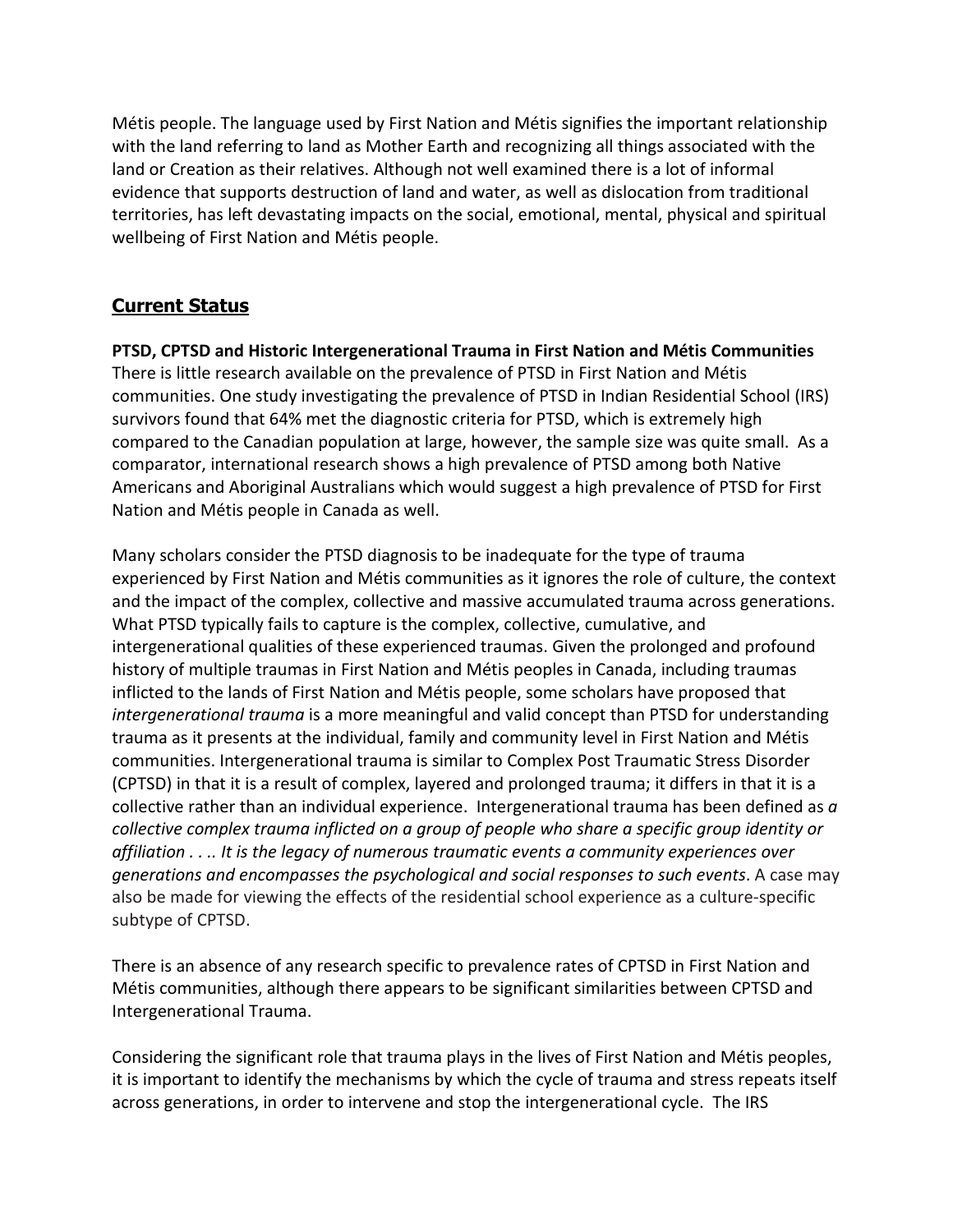experience is particularly pertinent in this regard. The literature has shown consistent relationships between a history of familial IRS attendance and various types of psychological distress including depression. By extension, it is reasonable to expect that similar types and levels of psychological distress also occurs for survivors of the Indian Day Schools, the Indian TB hospitals and children apprehended through the child welfare system. Impacts of child welfare have also had collective consequences to families and communities who've experienced devastating effect on the social structure of Firs Nation and Métis communities. The deteriorating social structure when added to a host of negative coping behaviors further entrench First Nation and Métis people in the child welfare system.

In addition, there is growing evidence supporting the idea that offspring are affected by parental trauma exposures occurring before their birth, and possibly even before their conception. Poor parenting styles, for instance, have significant effects on early development, and chronic child neglect or abuse manifests in a multitude of psychological, physical and behavioral problems, including difficulties with emotional regulation, emotional reactivity, hyper-vigilance, and developmental delays, all of which can persist into adulthood. Moreover, a more recent claim supported by a growing body of literature is that the effects of the experience of trauma may also be passed along through biological mechanisms. For example, being exposed to stressful events may result in epigenetic changes that suppress certain genes, which changes can potentially be transmitted from one generation to the next.

There is a dearth of literature regarding prevalence rates of secondary trauma among First Nation and Métis service providers as well as an absence of any evidence of formal mechanisms in place to track secondary trauma among these providers. However, given the ongoing impact of historical trauma, the fact that PTSD rates are higher in First Nation and Métis communities than among non-Indigenous people, and that mainstream service providers (mental health professionals, health professionals, and first responders) show secondary trauma rates of between 4% to 29%, it is entirely reasonable to assume that First Nation and Métis providers would be at greater risk for secondary trauma.

## **Effects of Persistent, Severe Stressors**

Stressors such as those described above generate what is known as the "stress response", involving the activation of various physiological responses, including neurochemical changes in several brain regions. Although the stress response can be adaptive in the short-term, if the stressor is particularly severe or persistent, the relevant biological systems may become overly taxed, resulting in increased vulnerability to physical and psychological pathology, and contributing to heart disease, high blood pressure, stroke, diabetes, and the exacerbation of immunologically related illnesses and neurodegenerative disorders, as well as mental disorders such as depression, PTSD and substance abuse.

## **Health and Social Issues of First Nation and Métis Peoples**

Overall, First Nation and Métis peoples in Canada suffer from more health problems than non-Indigenous Canadians. These include chronic physical health problems such as diabetes, arthritis/rheumatism, high blood pressure, and heart disease, as well as lower life expectancies.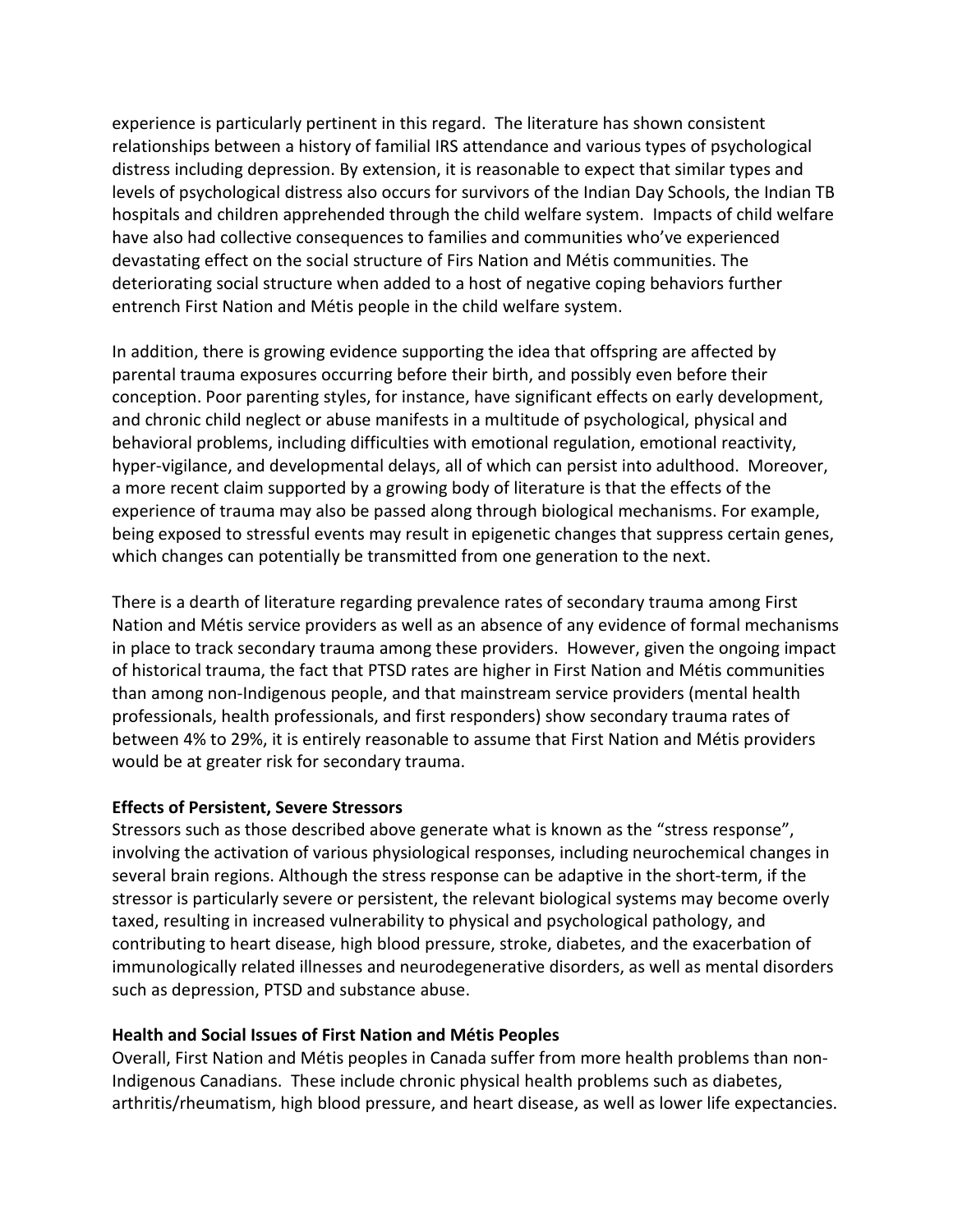Mental health problems such as depression, anxiety and substance abuse disorders are also more common among First Nation and Métis people compared to the general population. Generally, literature acknowledges the poor health and social conditions for First Nation and Métis people is a direct result of the trauma experienced through colonial acts.

Compared to non-Indigenous Canadians, First Nations and Métis people have significantly higher rates of social health challenges such as lower educational attainment levels, lower employment levels, and living in poverty. More domestic violence is reported by First Nations and Métis people compared to non-Indigenous people. Incidences of childhood sexual and physical abuses are much higher in First Nation and Métis communities compared to all other ethnic groups. First Nation and Métis people are also much more likely to experience stressful experiences in adulthood compared to the population at large, including violence to self and others, homicide, assault, and witnessing traumatic events. Many of these social challenges are observable in the decrease in community social structures such as decrease in volunteerism, less community accountability and trust, lateral violence and increases in negative or unhealthy community behaviors such as gossiping or internal family conflicts.

Manmade or natural disasters have devastating impacts on multiple generations to the health and wellbeing of First Nation and Métis communities. Some disasters require community members to be evacuated from their land and their homes where they are susceptible to culturally unsafe decisions and practices. In many cases, decisions about the implications of a potential manmade disaster or the response to disasters does not involve First Nation or Métis leaders which violates their self-determination. When decisions and practices that do not value and recognize First Nation or Métis worldview, cultural practices, language and/or personal experiences as critical to their wellness these individuals are at greater risk of experiencing trauma. Impacts can be found in the physical, mental, emotional, spiritual and social health including loss of language, loss of healthy family structures such as parenting, loss of traditional harvesting and cultural practices, increased chronic diseases, food security and increased fear, anxiety and depression. In some cases, the disaster and its consequences lasts decades, across generations, which perpetuates the complexity of the trauma paving the way for further intergenerational trauma.

Experiences of racism and discrimination are common, in interpersonal interactions as well as in the systems where they access services, which serve as daily stressors in the lives of First Nation and Métis people. The current systems are created from a non-Indigenous worldview and are often experienced as alienating and unwelcoming for First Nation and Métis people. Feelings of mistrust in service providers and systems of care are commonly reported and are biproducts of culturally unsafe care. There are numerous reports of how culturally unsafe care has been traumatic, and in some cases lethal, and has multiple generations of First Nations and Métis people questioning if their lives matter. Systemic racism and discrimination can be encountered in many different systems. Systemic racism from the education system has damaging effects to the personal and cultural identity of young people who feel a need or obligation to conform to the mainstream values and norms at a critical developmental stage when they should be developing/building healthy sense of self and identity. For First Nation and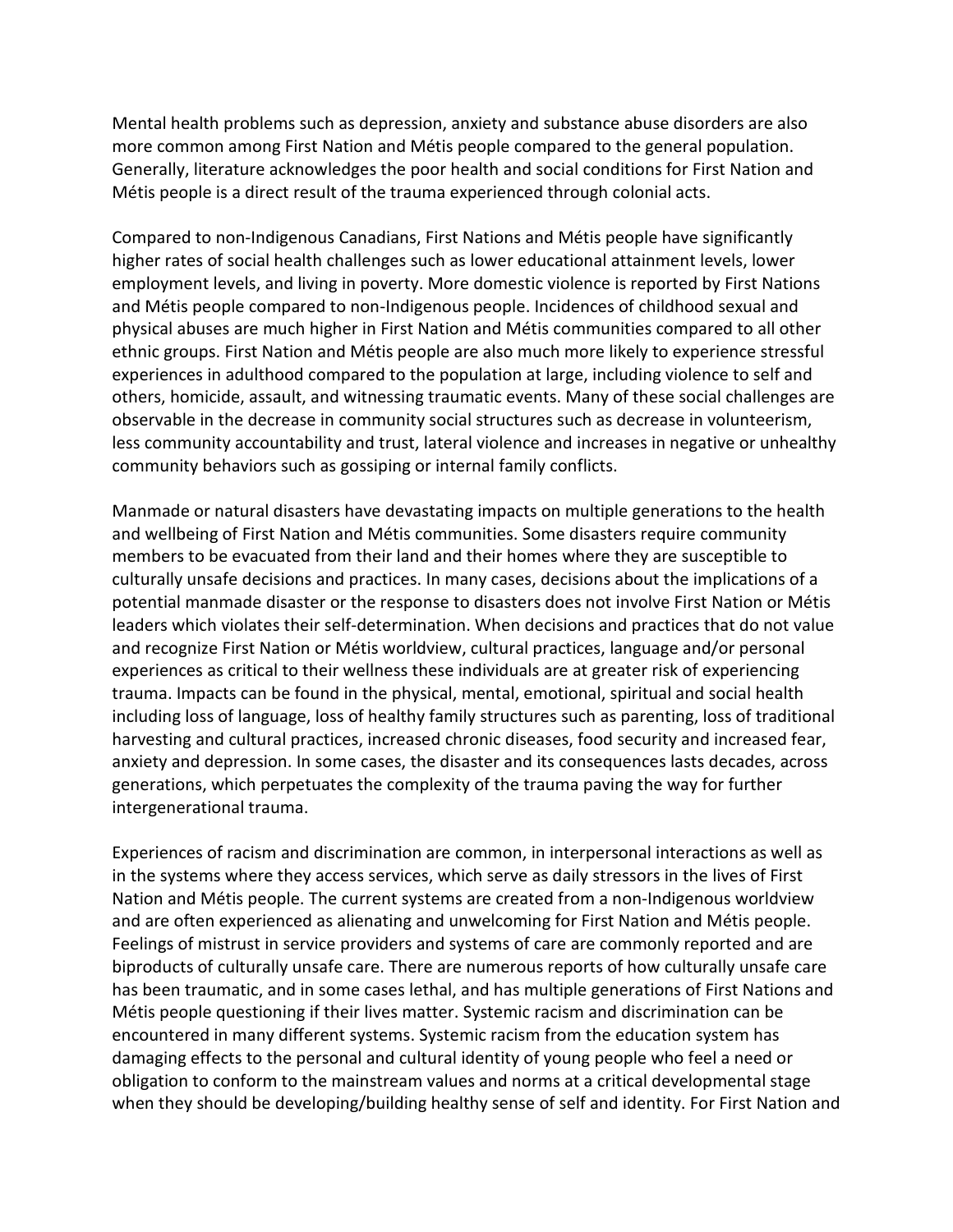Métis people who have experienced generations of culturally unsafe systems of care from a predominantly oriented mainstream approach often trigger historical memories and prolongs intergenerational trauma at an individual and collective level.

## **Emerging Issues**

There is greater awareness of colonial influences on the health and wellbeing of First Nations and Métis people, particularly colonial systems and its impacts. Recent exposure of trauma experienced by Indian Day School survivors and family members of Murdered and Missing Indigenous Women and Girls are two emerging situations where we expect significant reports of PTSD and CPTSD. The Millennium Scoop is another emerging situation that will highlight traumatic experiences and PTSD of the survivors. Similar to the Sixties Scoop it is anticipated that loss of culture, language, and identity will be central tenets to the trauma impacts of the Millennium Scoop survivors. It is reasonable to expect that all of these traumatic experiences are more likely to be defined as CPTSD and/or intergenerational trauma for First Nation and Métis people.

# **Key Considerations**

#### **First Nation and Métis World Views and Knowledge Systems**

The worldviews and knowledge systems of First Nations and Métis people vary – there is no pan-Indigenous worldview or knowledge system. At the same time, the various First Nation or Métis worldviews and knowledge systems share some core commonalities, including the conception of all things as living spiritual entities who are interrelated. There is also a profound sense of place within First Nation knowledge systems, which gives rise to distinctive tribal cultures, as defined by the peoples' relationship to their particular physical geography, its landmarks, and the stories that relate to them, as well as to all living things that inhabit those spaces. In First Nation worldviews, relationships *are* reality. The world is a web of connections and relationships, and nothing can exist without being in relationship, including knowledge systems and ways of knowing. Métis people can be considered to exist within a third space, a space that overlaps with Western and First Nations spaces while at the same time remaining separate and distinct. This Third Space is an "existential and epistemological meeting place where Western and Indigenous knowledge and perspectives collide, mix and mingle to form new cultural expressions and understandings".

## **First Nation and Métis Views on Health and Trauma**

A major paradigm within the cultures of First Nation and Métis peoples is the medicine wheel, which encompasses a wide conceptual understanding of life and the interrelatedness of all its functions. Although there are differences in concepts and emphases among First Nation and Métis peoples with regard to the medicine wheel, there is enough similarity among First Nation and Métis philosophies to apply these concepts generally. Based on the concept of the medicine wheel, First Nations views of health and wellness focus on the concept of balance, with wellness being understood from a whole person perspective wherein there is a balance of a person's spirit, heart/emotions, mind and physical being. Persons who experience wellness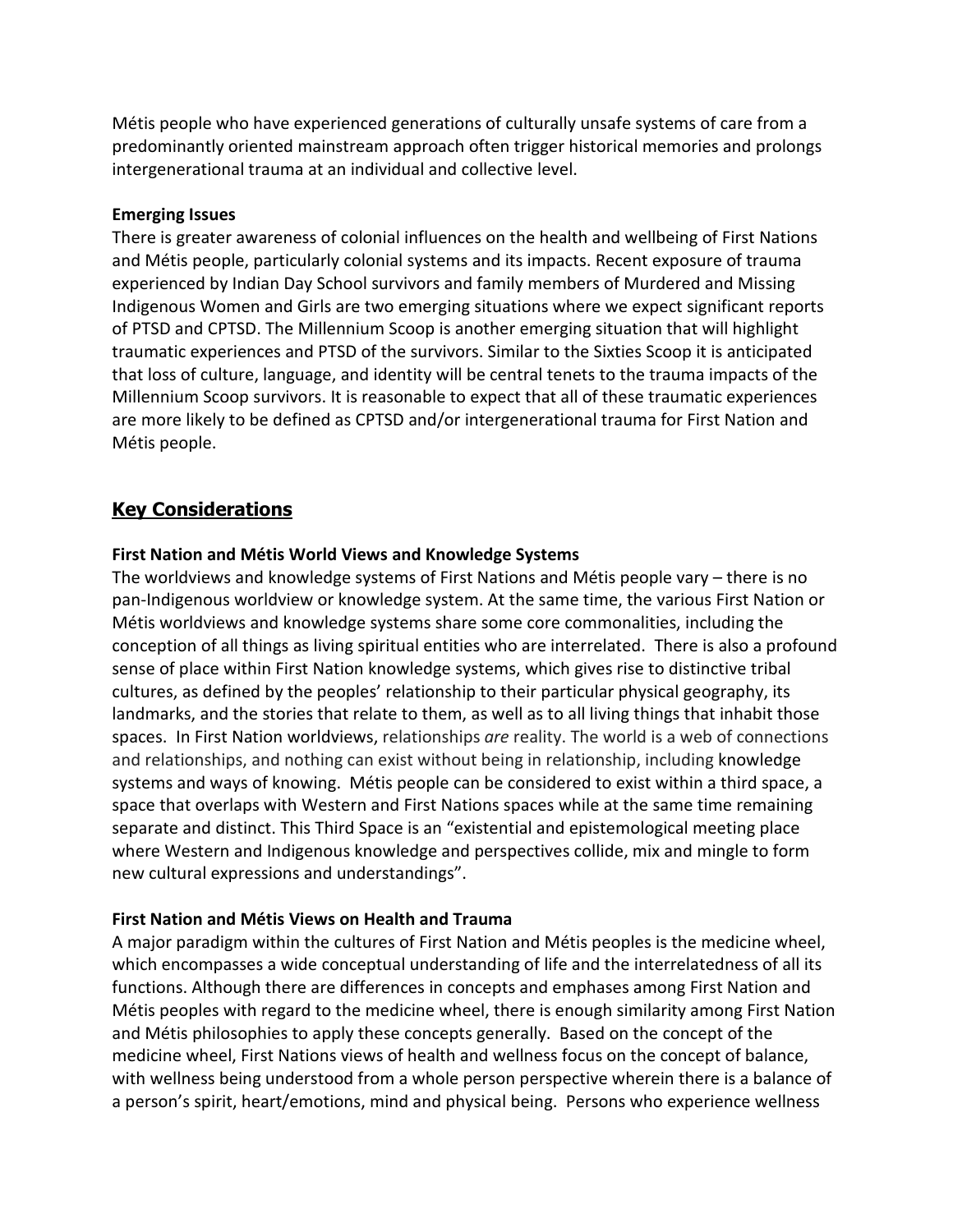have hope, know where they belong in this world, and understand that their life has meaning and that they have a unique and specific purpose in life. Métis concepts of wellness are similar, in that holistic health includes the physical, mental, emotional, spiritual and cultural aspects of life.

In addition, one cannot speak of First Nation and Métis worldviews and knowledge systems without acknowledging the critical importance of the land and natural world to First Nation and Métis peoples. Many knowledge traditions and cultural practices are strongly linked to the land and waters. Therefore, the health and wellbeing of First Nation and Métis people is intricately tied to the health of the land and waters, and damage to or disruption of the natural environment could be construed as a form of trauma at the individual, family and community level, affecting as it does the capacity for First Nation and Métis people to live a balanced life and to pass on their traditional cultural teachings. It must also be noted that it is connection to land that can also help First Nation and Métis people to heal. The resurgence in land-based healing initiatives has gained popularity within the last decade and have been used with people of all ages to both prevent, as well as treat, the impacts of trauma experienced by First Nation and Métis people.

Using this conceptualization of wellness, one can envision trauma as an injury to a person, community and/or natural environment, which throws this balance out of alignment, thus affecting overall wellness and depriving people of a sense of hope, belonging, meaning and purpose.

## **Workplace Factors Influencing Secondary Trauma**

A key issue regarding the risk of developing secondary trauma among service providers in First Nation communities is that most of these staff are members of the communities in which they work. Thus, work life and personal life are not always easily separable. In some cases, a worker may be the only person in their role in the community, meaning they may have to intervene in a professional capacity to traumas and critical incidents involving family members. Workers often also face very high expectations from community members and leaders in their roles which can cause difficulties in maintaining boundaries, all sources of ongoing stress.

If those communities are impacted by intergenerational trauma, as many are, then this trauma will inevitably be affecting many of the workers themselves. Critical incidents in a community, for example, affect workers both professionally and personally leaving them susceptible to multiple forms of trauma and more complex impacts over time. In addition, the trauma, grief and loss that staff see regularly in their roles often result in excessive workloads, pressure, lack of support, and stress, leading to burnout and high rates of staff turnover.

A related issue for First Nation and Métis frontline workers may be the lack of adequate support mechanisms to help workers maintain a balance between their personal and professional lives, which can generate a tremendous human cost, placing these workers at high risk for secondary trauma and burnout. In addition, many communities do not have the human infrastructure to support workers to consider implications to responding to trauma and crisis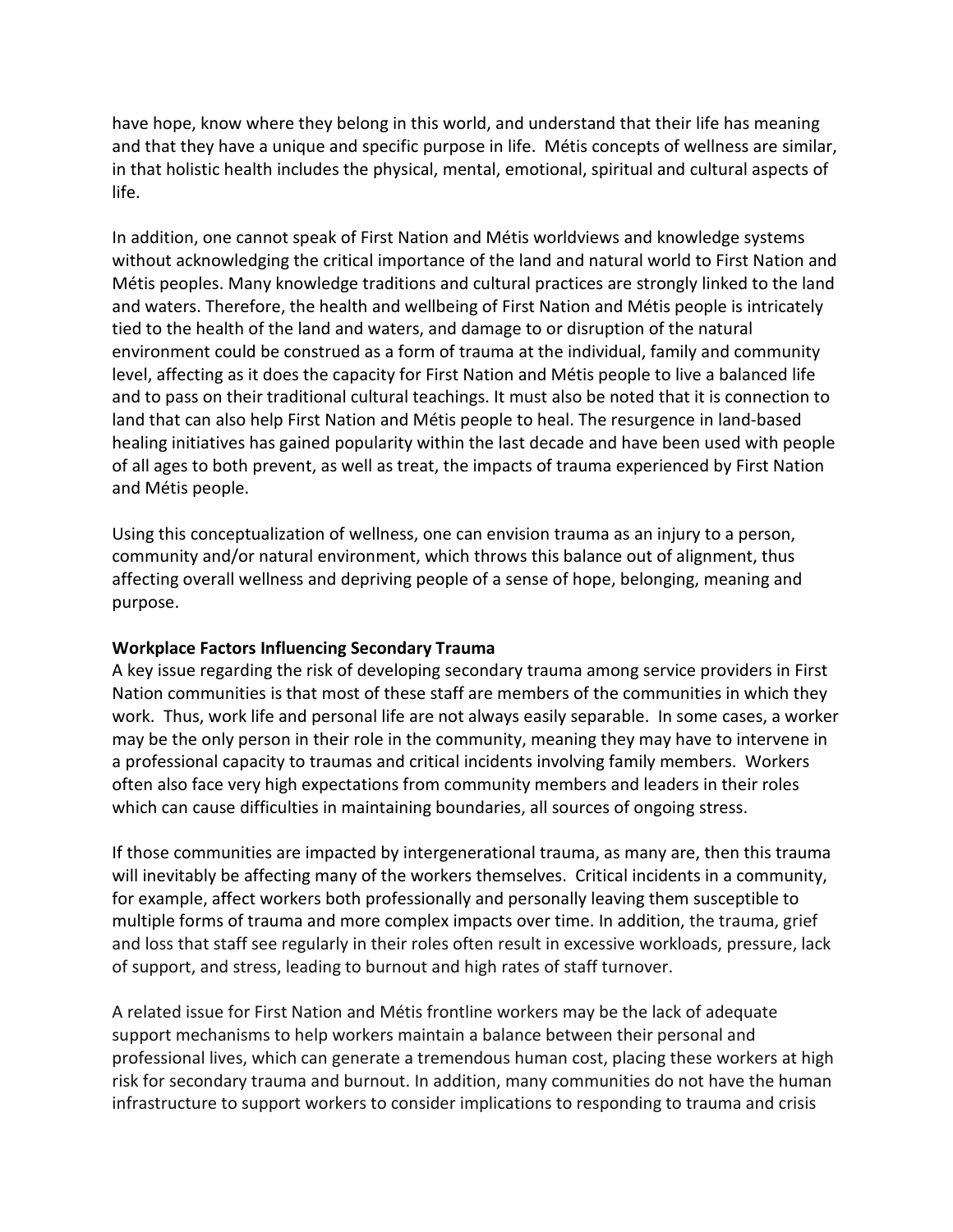through supervision and debriefing. This is an identified gap for frontline workers to be adequately equipped to manage the work-related impacts to trauma which ultimately leaves them isolated and more at risk for secondary trauma. The potential for exposure to lateral violence in the workplace, another legacy of colonization, is also not uncommon, and can represent a significant source of stress for First Nation and Métis workers who have limited options within the organization to have these issues adequately addressed. Implications to lateral violence can increase a worker's sense of isolation and feeling ill-equipped to address the workplace violence thereby exposing them to further trauma and harm.

All of the factors identified above are magnified for workers in remote First Nation communities. Workers are expected to act simultaneously in many roles in small communities, they practice in a very personal context with limited privacy, there is a scarcity of colleagues, and often a lack of adequate supervision, creating a sense of professional isolation. There is also a large workload of crisis situations, lack of resources, rotating staff, and lack of access to training, and challenges maintaining confidentiality and client privacy.

## **Emergency Response Coordination**

First Nation communities encounter natural or manmade disasters or health and social conditions that result in emergency response situations. Emergency response planning and coordination is often handled by frontline workers or senior administration who may or may not be first responders. To date, addressing mental wellness as part of emergency management in First Nations has not been well articulated nor have formal measures been put in place to address impacts associated with responding to emergencies, including addressing secondary trauma or mitigating its risk. The lack of infrastructure and resources allocated to emergency response planning and coordination increases risk of trauma to those affected by the disaster and secondary trauma to the workforce responding to the disaster.

First Nation and Métis communities often identify crisis and trauma resulting from multiple sources including those from natural disasters to health crisis such as suicide epidemics to social crisis such as wide spread disclosures of sexual abuse to manmade crisis such as water contamination or geographical dispersion from manmade floods. In some instances, these types of crises can occur in close time proximity to each other that causes the community to be in a constant state of crises resulting in multiple impacts of trauma happening concurrently and not allowing for any reprieve for the community and frontline workers to recover from these events. These situations raise the probability of complex trauma being experienced by members of these communities. Issues that arise for frontline workers include burnout, compassion fatigue, high staff turnover and secondary trauma.

The challenges experienced by these workers including risks of secondary trauma are noted below:

## *Mental Wellness Professionals*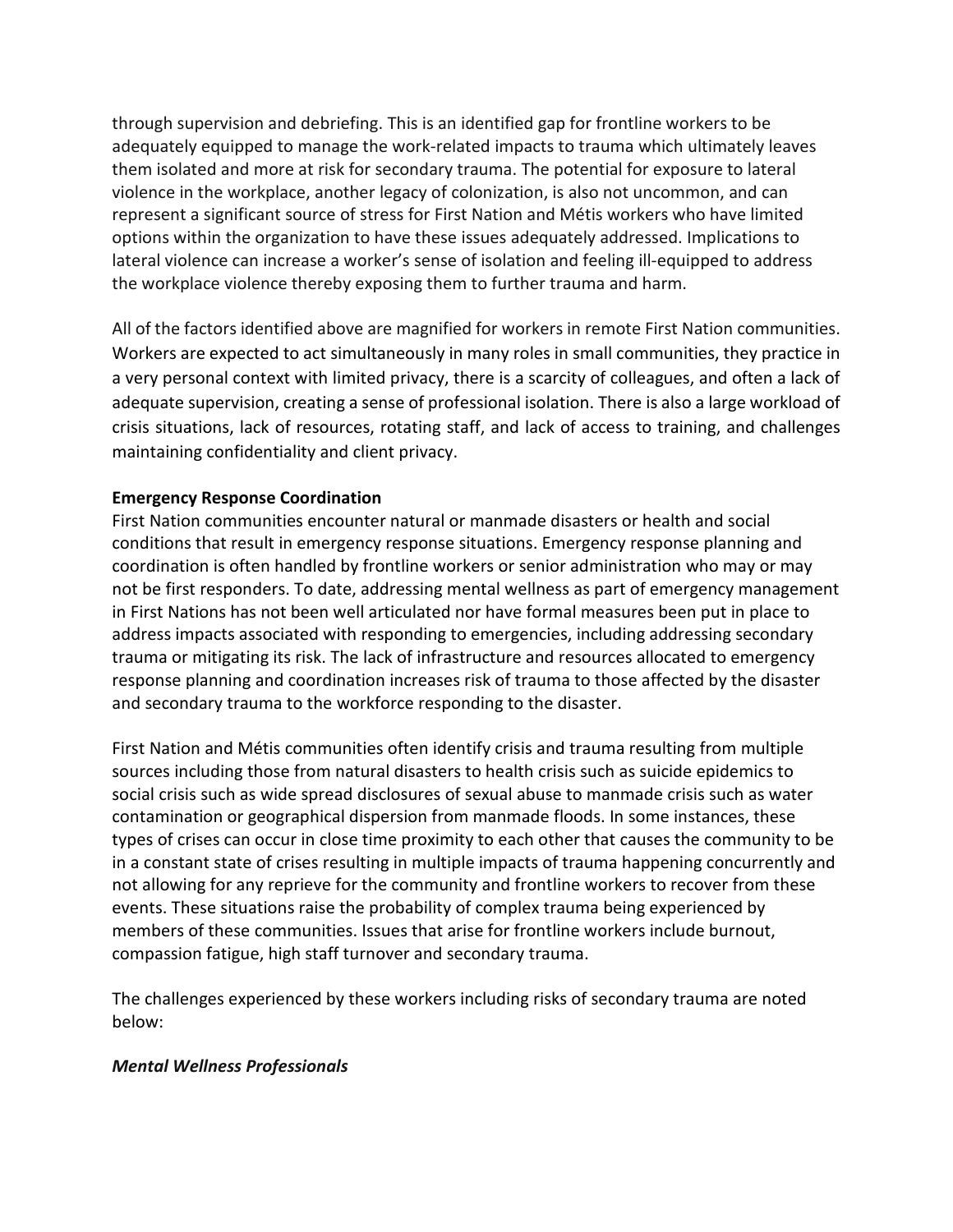First Nation and Métis mental health and addictions workers are particularly vulnerable to secondary trauma due to their personal and frequent exposure to the traumatic experiences of clients. In First Nation and Métis communities front line workers are often expected to be 'on call' to attend to the needs of the community as they arise and the workers often find themselves responding to crisis and trauma at all times. As most front-line workers are also community members, they find themselves impacted through multiple roles they may hold in the community; as first responders to the crisis or trauma, directly or indirectly impacted by the trauma as a family or community member and, possibly, as a decision maker or leader determining how to respond organizationally or politically to the family or community crisis. The potential for multiple impacts to a singular trauma leaves frontline workers vulnerable to excessive exposure to trauma that has the potential to lead to feelings of helplessness, numbness, avoidance and inability to respond empathically. These consequences can have an overall negative influence throughout the community when the leadership and/or management feel powerless to change the outcomes to trauma. Their decisions and behaviors are often critiqued and judged, placing these men and women at greater risk of secondary trauma as they feel a strong sense of personal responsibility to protect and support everyone. Feelings of guilt and shame may abound if they are unable to address the traumatic event particularly when their actions are called into question as reliable or helpful either within the community or from the larger lens portrayed by regional and/or national media.

#### *Professionals*

First Nation and Métis people are underrepresented in health professions such as nursing, social work, psychology and psychiatry. It is likely there are small numbers of First Nation and Métis professionals serving First Nation and Métis communities because they are underrepresented in their professions, offer inadequate pay, and have high demands in their role making recruitment and retention challenging. Therefore, we were unable to locate any findings regarding secondary trauma among First Nation and Métis professionals serving First Nation and Métis communities. It is anticipated, however, that many of the same challenges that exist for frontline community workers may also resonate for First Nation and Métis professionals who are working in the communities. Issues related to multiple roles, multiple impacts to trauma, lack of resources, lack of human and organizational infrastructures to support these professionals to mitigate risks they may experience in their roles in the community may exacerbate their own personal histories of trauma and put them at greater risk of experiencing secondary trauma and its impacts.

Since many First Nation communities employ and/or receive nursing services it is anticipated that a great number of these nurses may be non-Indigenous. Although we did not explore impacts directly related to these individuals it is worth noting that the complexity of issues that are often experienced by First Nation and Métis people often can be overwhelming to non-Indigenous nurses serving the communities. Many of these nurses find themselves ill-equipped to manage the layers of trauma with the scarcity of human and practical resources available to them which leads to high staff turnover. This group of professionals are also likely at higher risk for secondary trauma. However, what might be worth noting is the impact of secondary trauma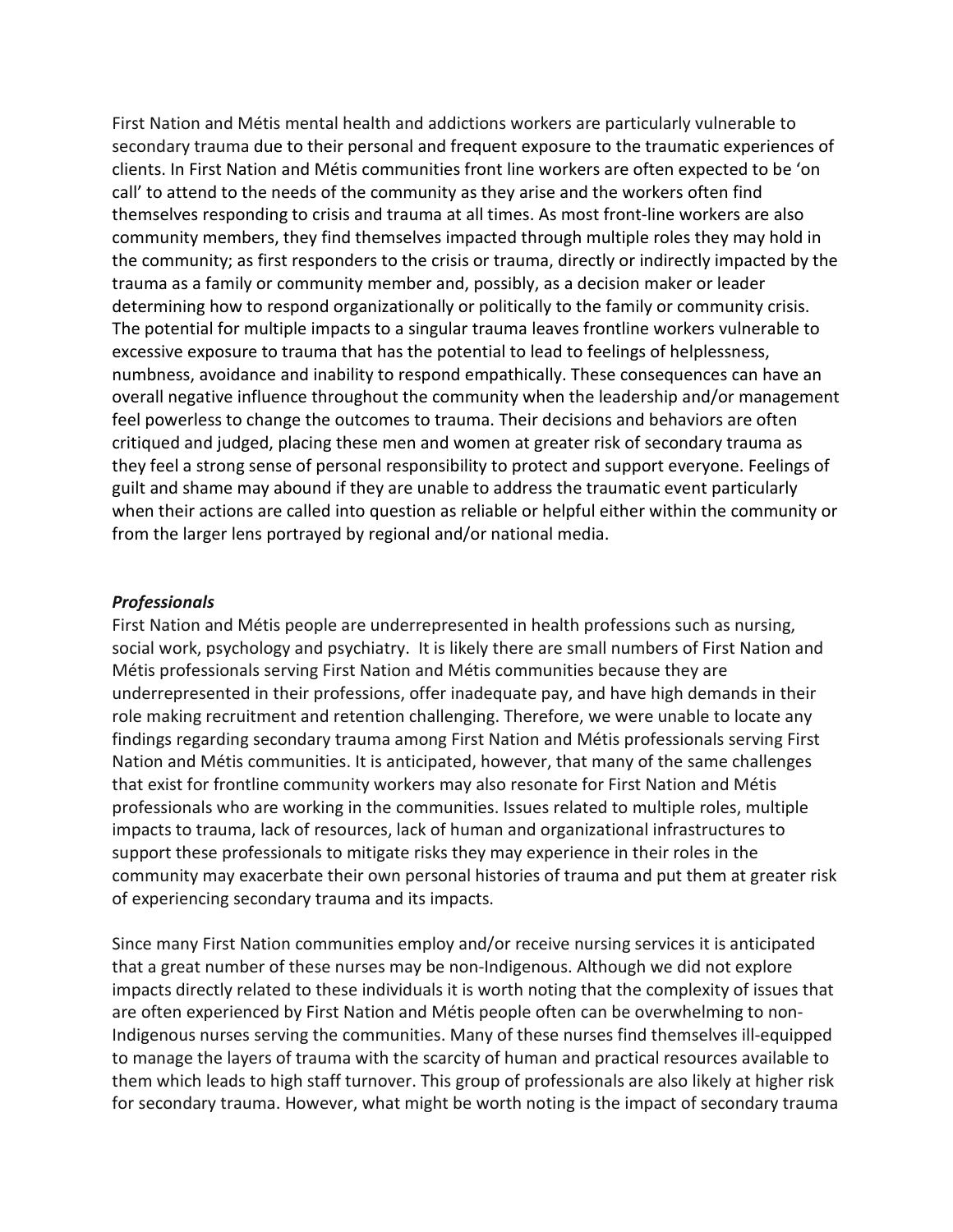by non-Indigenous health professionals and/or the high turnover rates increasing the potential for harm to First Nation and Métis people. In these cases, they are more likely to encounter professionals who may not demonstrate appropriate empathy to their trauma experiences or do not have a good understanding of the complexity of the crisis. Encounters such as these may be perceived as culturally unsafe, discriminatory or racist health services increasing the negative impacts to the trauma experience and reducing the likelihood of seeking healthcare in the future.

In many cases the traumatic event has impacts that expand beyond the response of health professionals to other helpers or professionals in the community. This is particularly relevant for teachers who are often required to support students during times of trauma and crisis. Often teachers feel ill-prepared and ill-equipped to support students and their families to provide a helpful response and they have been observed to, sometimes, become immobilized causing them to have an unhealthy and unhelpful response to the incident. Similarly, translators (volunteer or paid) are also exposed to trauma when they support traumatized individuals by translating what has been witnessed, heard and shared about a traumatic event. Considerations for supporting this work force, who may be used regularly in First Nation or Métis communities, are often neglected or forgotten yet the impacts may be the same as first responders.

When dealing with emergency situations, there are instances when non-Indigenous emergency response personnel are deployed to support the communities, however when these professionals have little to no knowledge about the historical, social, political, economic or cultural realities of the community it raises the likelihood of First Nation and Métis people being retraumatized. First Nation and Métis workers and leaders, in turn, may feel more compelled to overlook boundaries in an attempt to support the community and ensure they access healthcare which could lead to First Nation and Métis workers being more susceptible to burnout and secondary trauma.

## *Police Officers*

First Nation and Métis police officers working in First Nation communities are in a profession where they are exposed to situations that put them at risk for secondary trauma. In First Nation communities they are often responding to many challenging situations such as property crime, substance abuse, higher levels of danger, violence, and social problems including suicide, poverty/unemployment, inadequate housing, overcrowding, family violence and high rates of child welfare cases. These issues may be heightened in remote and isolated communities where police officers may have less access to supports, may work for extended periods of time without relief and may have personal relationships with those they interact with. Officers in non-isolated communities were more likely to report that gang activity and organized crime were very or somewhat serious problems. There may also be instances where police officers are called on to arrest one of their relatives or intervene with a family member who is suicidal, and then they are expected to help debrief others after the incident. Similar to frontline workers in the community police officers are at greater risk of holding multiple roles, be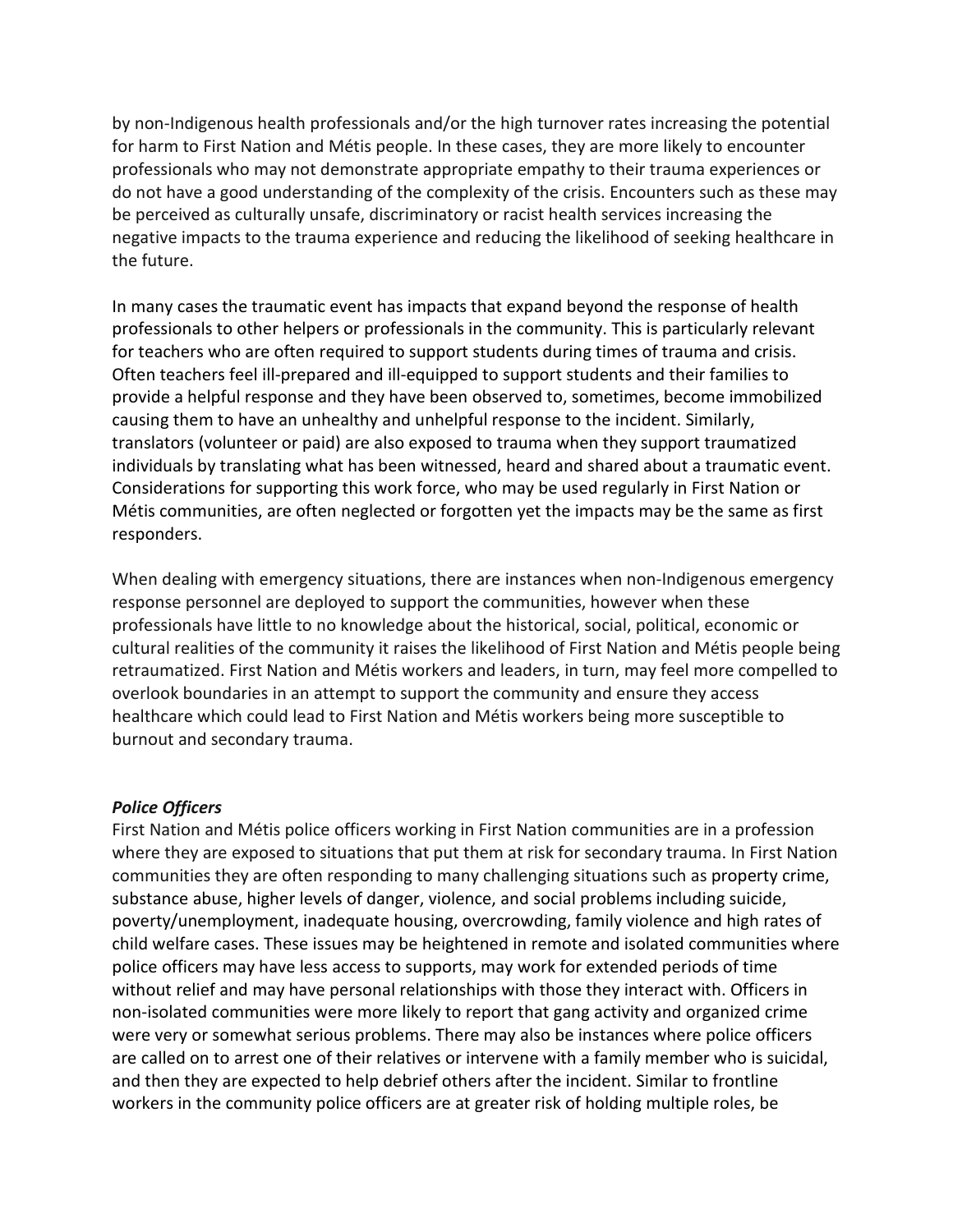exposed to trauma through these roles, have higher expectations placed on them from the community as well as their profession, and may have difficulty enforcing boundaries. Although this is a profession that is at higher risk for secondary trauma, for First Nation and Métis police officers it is anticipated that their risks for secondary trauma are more significant although there is limited literature identifying the unique challenges to this sub-population of the work force in First Nation and Métis communities.

## *Firefighters*

The majority of First Nation communities do not have paid fire fighters located in the community and rely primarily on a volunteer fire department to respond to emergency situations. As volunteers these individuals live in the community and when they respond to an emergency are often responding to situations that are traumatic to their family, friends and neighbors. In most cases, limited training is provided to volunteer fire fighters beyond teaching them firefighting/fire safety techniques and in most situations, very little attention is paid to supporting these men and women in debriefing from trauma they may witness or experience while acting as a first responder in their community. Like their first responder counterparts, volunteer fire fighters often have high expectations placed on them with a scarcity of resources and may be expected to work outside of their scope or role such as attending to the clean up after a crisis whether it be a social crisis such as a suicide or a natural disaster. These additional expectations further expose them to witnessing and responding to traumatic events. It could be argued that these first responders will face similar difficulties to First Nation and Métis police officers working in First Nation communities such as holding multiple roles with higher demands and expectations thereby increasing the likelihood that these individuals will be exposed to complex trauma situations and be at greater risk for secondary trauma.

#### *Elders and Cultural Practitioners*

There is a resurgence among First Nation and Métis to reclaim their cultural knowledge and practices. This has led to better identification and access of elders and cultural practitioners located in the communities for people to access support. The use of elders and cultural practitioners to provide support during times of crisis or for traumatic events has become more and more of an expected practice as witnessed by the high demand for cultural supports during the Truth and Reconciliation national events and the inclusion of cultural practitioners as a recognized group for mental health counseling by First Nation and Métis Services Canada's First Nation and Inuit Health Branch. Cultural practitioners and elders in First Nation and Métis communities are not always salaried workers but are sought out and often volunteer their time, skills and knowledge to support people experiencing trauma. In some cases, these individuals are called upon by other communities and organizations such as child welfare, justice and others to provide support to individuals who have experienced trauma. Sometimes they are even identified as the support person for First Nation and Métis frontline workers, first responders and professionals to address secondary trauma. Yet as volunteers there is no processes to compensate them for their work nor is there any established process to support elders and cultural practitioners to ensure their wellness and mitigate their risk for compassion fatigue, burnout or secondary trauma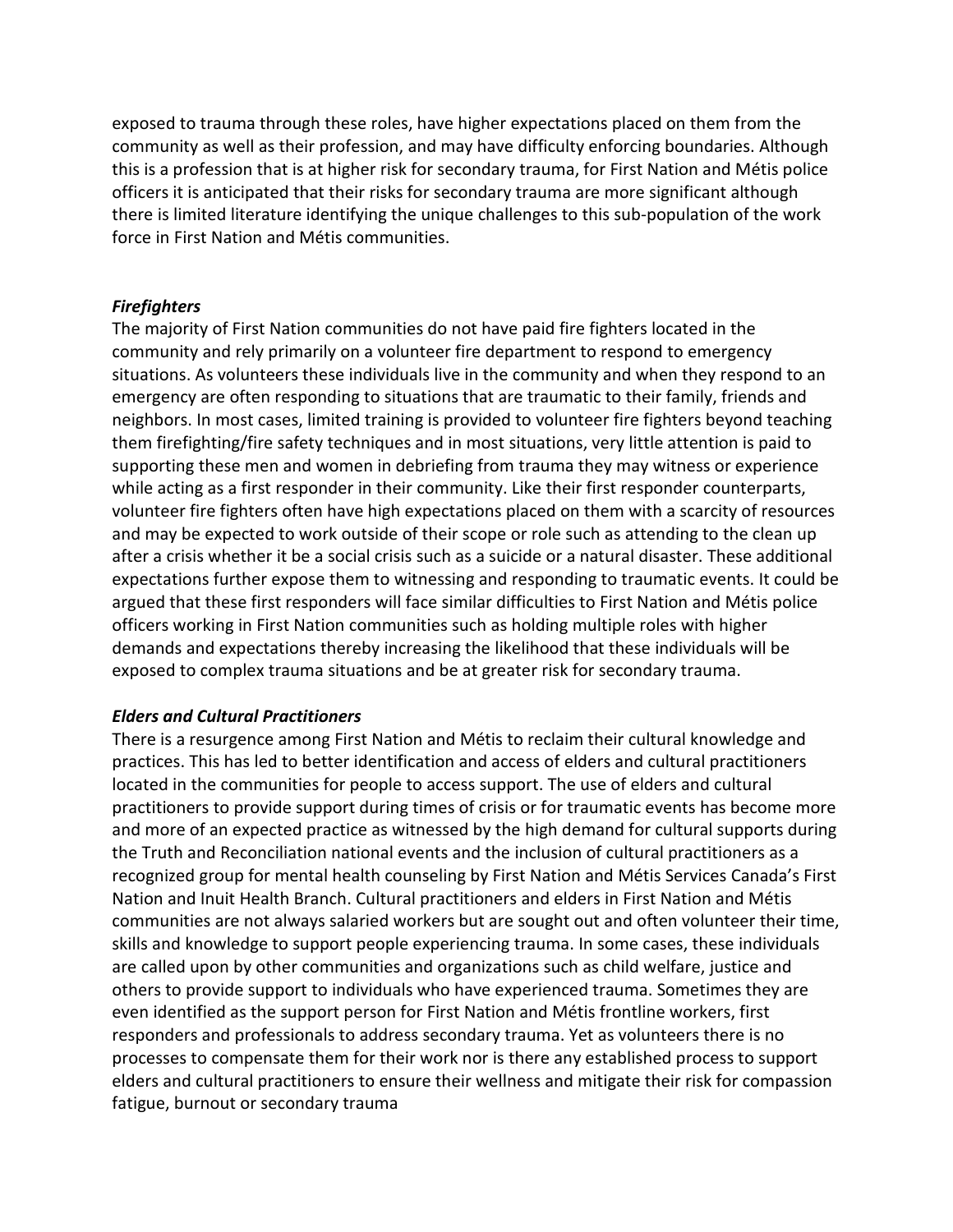# **Recommendation / Next Steps**

Addressing PTSD for First Nation and Métis people first requires a recognition that their lives have been shaped by colonial and historical trauma across generations that continues to impact individuals, families, communities and entire nations. It also requires acknowledgement that First Nation and Métis people continue to experience trauma at alarming rates that has consequences to their health and wellness. Preventing and mitigating secondary trauma among First Nation and Métis service providers must be embedded within their cultural, political, economic, social and historical reality. Therefore, one must include the concepts of CPTSD or intergenerational trauma in discussions of secondary trauma by recognizing frontline workers/first responders are at greatest risk of secondary trauma. We acknowledge that healing from trauma for trauma survivors must ensure they have *hope* in their future, a sense of *belonging* with a caring support network, define *meaning* to their experiences, and identify a sense of *purpose* in their lives. In doing so, we acknowledge *Hope, Belonging, Meaning and Purpose* as the four outcomes to the First Nations Mental Wellness Continuum Framework that can be used to guide this work.

The following are offered as recommendations and next steps as helpful approaches that are aligned with the key themes of the First Nations Mental Wellness Continuum Framework (the Framework).



## **Culture as Foundation**

Culture as foundation is one of the key themes of the Framework. Two critical features of this are operating within the context of First Nation and Métis Worldviews and supporting traditional First Nation and Métis Healing Practices.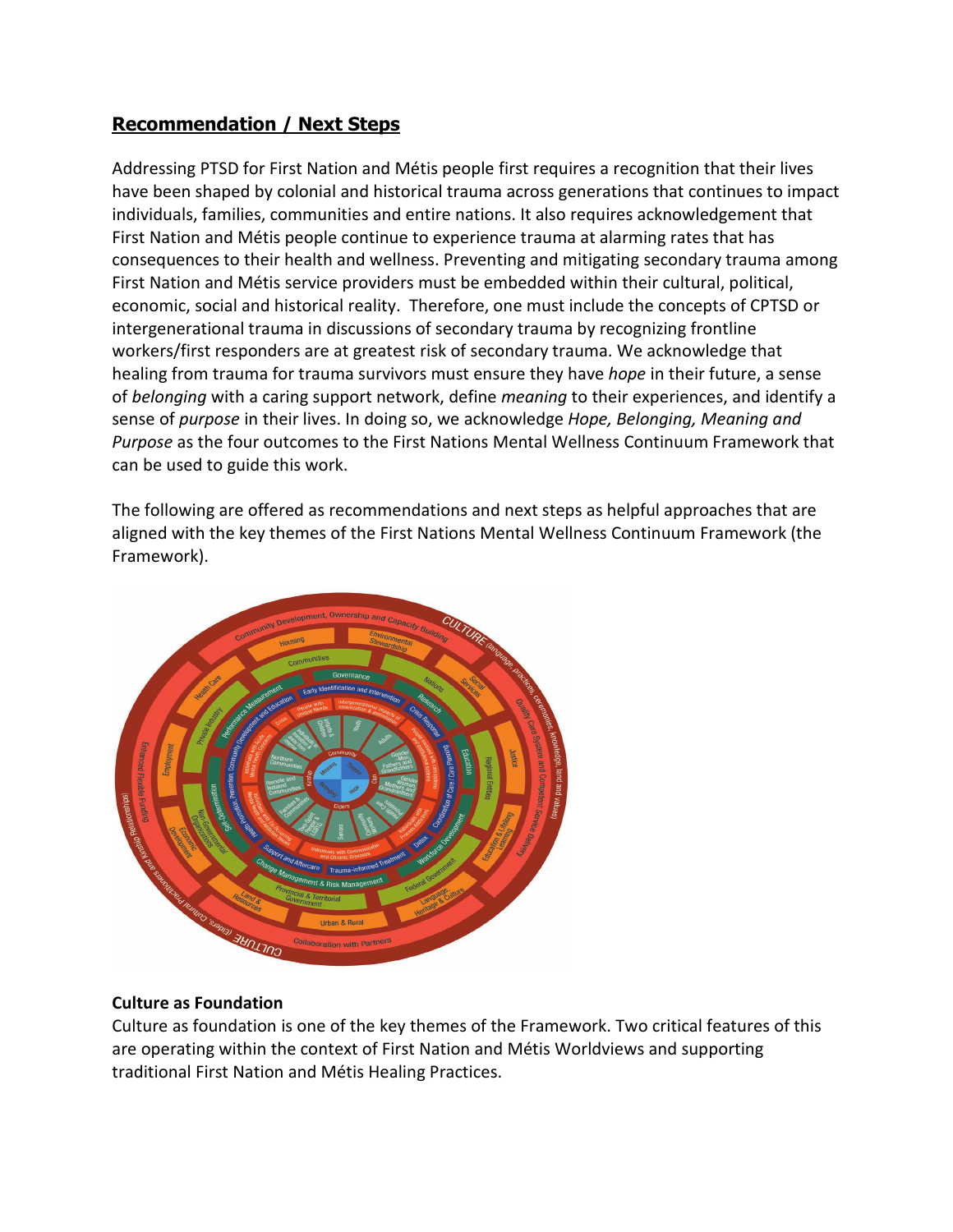## *Operate within the Context of First Nation and Métis Worldviews*

Culture as foundation is a key theme of Framework. As one researcher points out, perhaps the most obvious starting place for organizations in supporting staff lies in simply acknowledging that First Nation and Métis workers face specific challenges, and that they cannot be effectively supported within organizations that operate exclusively under a Western framework. For this reason, it is important to have supervisors and managers who are knowledgeable about the history and effects of colonization in Canada. It is also important to create workplaces where supervisors and front-line staff operate from the perspective of First Nation and Métis worldviews or, at least, make equal space for them alongside Western perspectives. Ultimately organizations that support policies around cultural safety and promote opportunities for staff to explore cultural humility as a concept to foster personal self-discovery and learning would be highly advantageous for those who access services (client/patient) and the staff. When organizations shift their core tenets to be considerate of outcomes for families and communities it better embodies First Nation and Métis worldview that recognizes wellness requires supporting everyone to address the colonial aspects of trauma.

It would also be helpful to support policy and systems transformation that recognizes First Nation and Métis knowledge and evidence in addressing PTSD and its impacts. First Nation and Métis communities must be acknowledged as supporting a workforce that is exposed to trauma and that organizational practices, policies and processes grounded in First Nation and Métis ways of knowing and doing must be foundational. Doing so would, in essence, be similar to supporting a trauma informed lens to help mitigate impacts to trauma by acknowledging First Nation and Métis knowledge as a healing centered model of care for First Nation and Métis people/communities. As highlighted in the Framework, First Nation and Métis worldview, values, and culture are the foundation of work to support mental wellness in a community context.

Matching the comprehensiveness of the Framework, it is critical that addressing trauma must be embedded within a First Nation or Métis worldview that requires a comprehensive approach to care. This approach must build on the recognition of interconnectedness of people, roles, relationships and health. As such this approach must have clear directives that multiple levels and layers of government, who have interconnected responsibilities to addressing PTSD and CPTSD, must be involved to provide culturally relevant and safe care for First Nation or Métis people across the lifespan. This approach must ensure equitable resourcing, both financial and human, across a continuum of care that ensures all layers of a system are responsive to the needs of First Nation or Métis from a two-eyed seeing approach. Further this approach must recognize First Nation and Métis' right to self-determination including the design and delivery of services with long-term, sustainable investment.

# *Support Traditional First Nation and Métis Healing Practices*

Research is emerging that supports a return to First Nation and Métis traditional practices – of whatever kind have local relevance and meaning, both for First Nations and Métis people – as a remedy for intergenerational trauma. It seems reasonable to assume that these would be equally effective for secondary trauma among First Nation and Métis service providers. These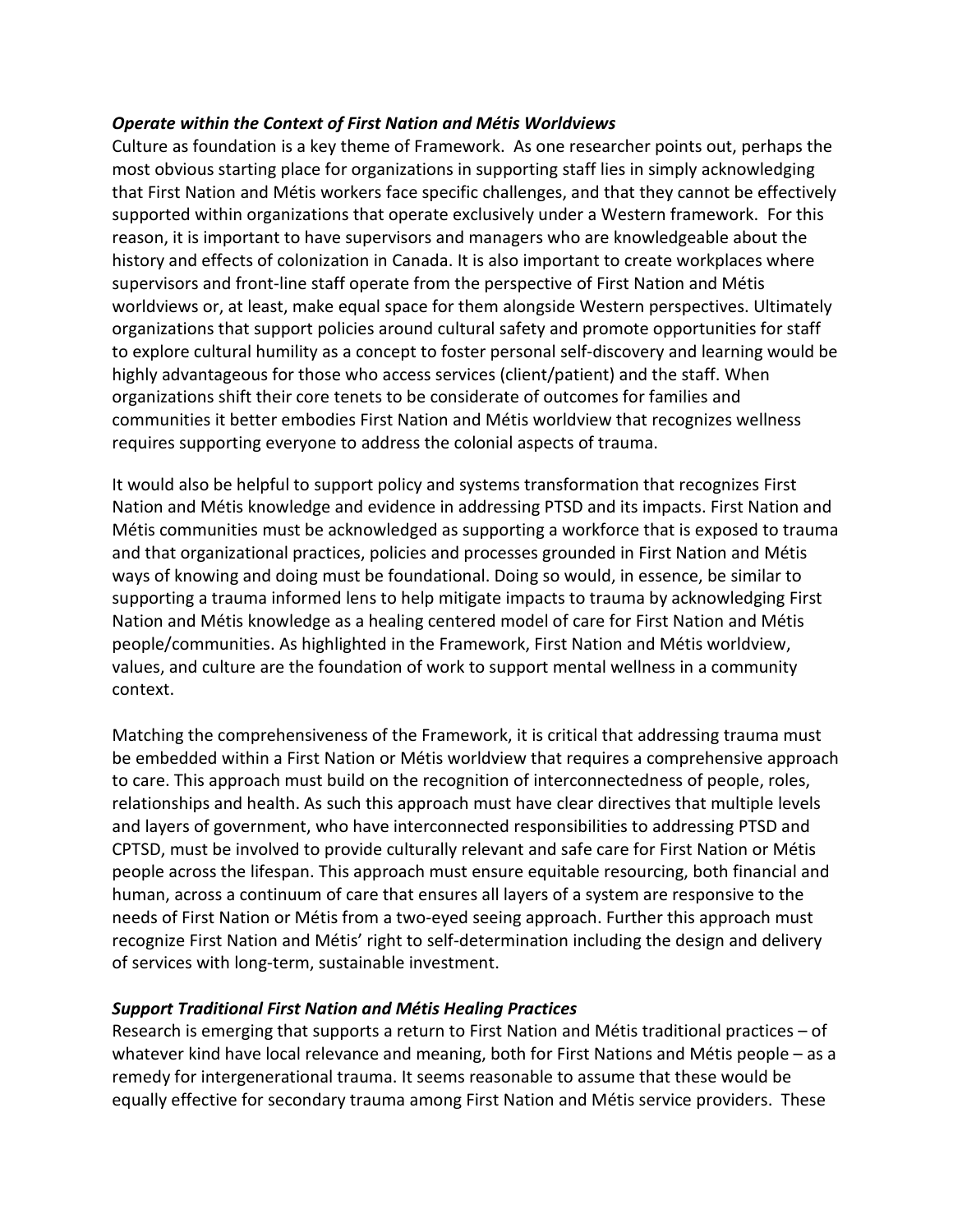include traditional ceremonial practices enacted in cultural settings, access to traditional healers, and access to land-based activities, all of which have been shown to promote healing and wellness. First Nation voice has already identified 4 key outcomes – hope, belonging, meaning and purpose - that can be used to assess the extent of how wellness is being achieved when a First Nation worldview and lens is applied to the care model. A guiding concept here is the use of holistic collaborative approaches across the First Nation social determinants of health as outlined in the Framework.

Further work must be done to recognize the invaluable contributions of Elders and cultural practitioners in addressing trauma and mitigating secondary trauma in First Nation and Métis communities. Part of the recognition includes ensuring appropriate and adequate compensation that is commiserate with other helping professionals as well as ensuring this part of the workforce has access to supports to mitigate their own risk of exposure to secondary trauma.

# **Community Development, Ownership and Capacity Building**

This is another key theme of the Framework**.** Communities should have the capacity to adapt, optimize and realign their mental wellness programs and services based on their own priorities. The following are possible next steps in addressing PTSD and secondary trauma for First Nation and Métis communities:

- Opportunities must be identified to support First Nation and Métis communities to build the capacity of their workforce, including the volunteer sector, so there is increased awareness and access to tools and information that could support mitigation of risk to trauma and secondary trauma. It is possible one such opportunity could be supporting First Nation and Métis communities to gather and share best practices derived in community that address PTSD/secondary trauma in the workforce. This type of opportunity could be invaluable to initiate dialogue on this important but silent topic within the community and for this workforce.
- First Nation and Métis communities require practical, human and financial support to engage in dialogue, shared learning and identification of new or existing tools and resources that could assist in the development of plans to address the needs of the workforce in mitigating risk of PTSD, CPTSD and secondary trauma.
- Since trauma is deeply entrenched within the historical and current life of First Nation and Métis people there are highly effective programs or initiatives underway, such as the Indian Residential School Health Support Program and Mental Wellness Teams, that have proven invaluable in healing from trauma. Ongoing advocacy and promotion for the sustained continuation of these types of programs or initiatives to be able to continue their work through a First Nation and Métis lens is vital.

Emergency management and coordination must recognize the rights of First Nation to selfdetermination as defined in the *United Nations Declaration on the Rights of Indigenous Peoples*. It is necessary for government, non-government and First Nations to collectively establish regional guidelines on culturally safe practices that ensure the wellness of those who are impacted by emergency management protocols (such as evacuees). These guidelines might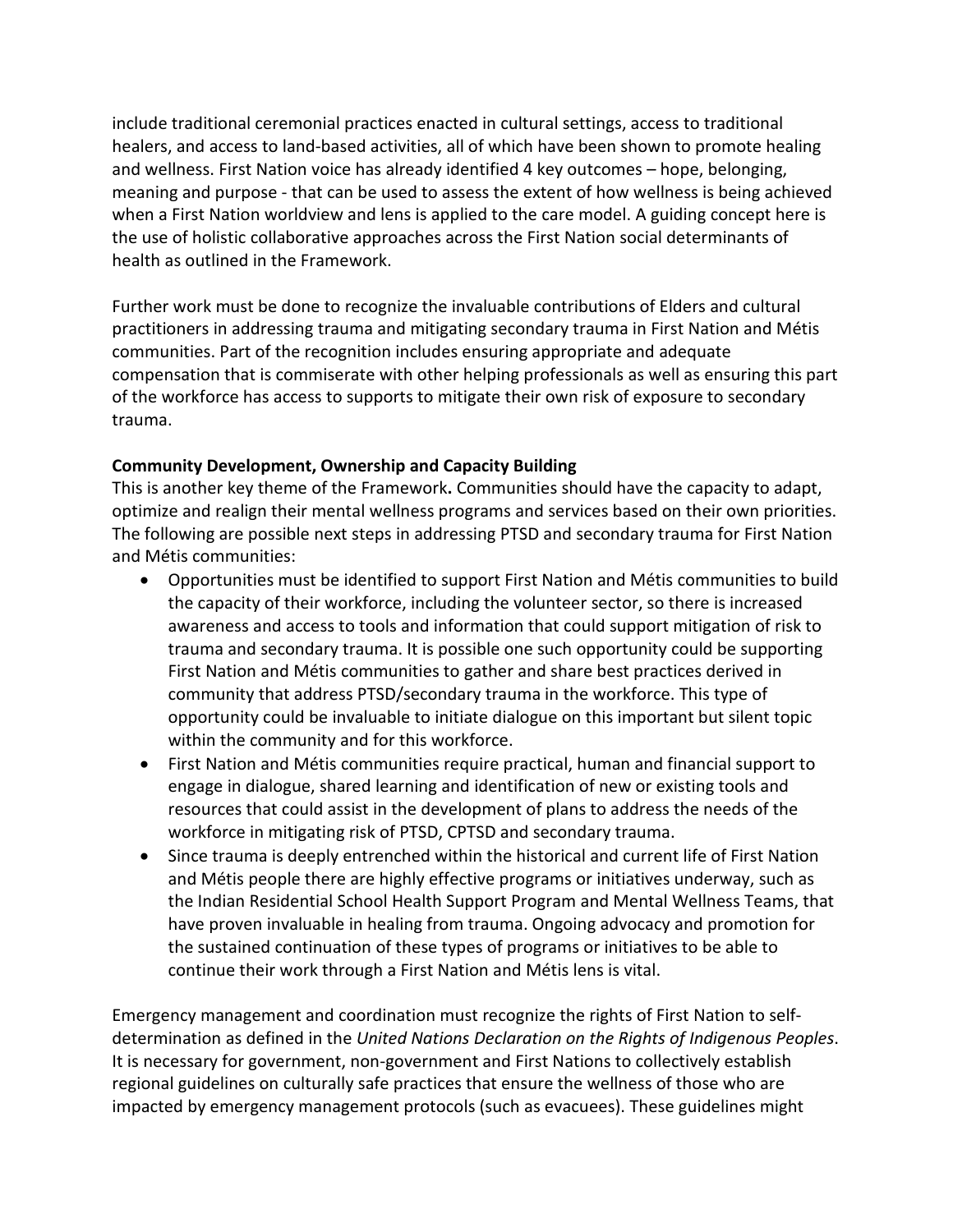wish to embed an accountability measure that could be enacted when decisions on emergency management place First Nation and Métis communities at risk of losing their familial and community structures including those related to language, culture and identity. In the establishment of regional guidelines resources must be allocated for First Nation and Métis communities to adequately equip their emergency management systems to respond with the necessary resources in ways that safely attend to the needs and realities of those who may be displaced or disrupted by urgent and crisis situations. Again, it needs to be reiterated that non-Indigenous emergency response organizations should also be held accountable to provide culturally safe practices and must demonstrate organizational processes for cultural safety and cultural humility training by all staff.

## **Enhanced Flexible Funding**

Funding disparities have long been an issue between First Nation and Métis and non-Indigenous service providers. In addition, wellness programs and services have long been uncoordinated and fragmented, with programs operating in government-controlled funding silos**.**  Comprehensive planning and integrated federal, provincial, territorial and sub-regional models are needed for funding and service delivery. More funding, in particular for increased staffing, support services, and training, could help to address some of the factors that increase the risk of secondary trauma.

Emerging issues in First Nation and Métis communities requires comprehensive planning including the identification of adequately resourced systems that can address the acuity of trauma in addressing survivors of Indian Day School, the Millennium Scoop, the family/survivors of MMIWG and any future colonial impacts as they emerge.

# **Collaboration with Partners**

It is important that organizations work collaboratively and cooperatively to ensure that workers suffering from or at risk for secondary trauma have access to a comprehensive continuum of the mental wellness services they need. As the Framework points out, the lack of clear roles and responsibilities and the fragmented programs and services across federal, provincial or territorial, regional, municipal, and community health systems make it difficult to address issues of worker wellness in a holistic manner. Improving collaboration with partners to support First Nation and Métis worker wellness will require:

- defining clear roles and responsibilities
- establishing leadership
- creating partnerships and networking
- developing system navigators and case managers
- providing advocacy
- supporting community readiness
- good governance structures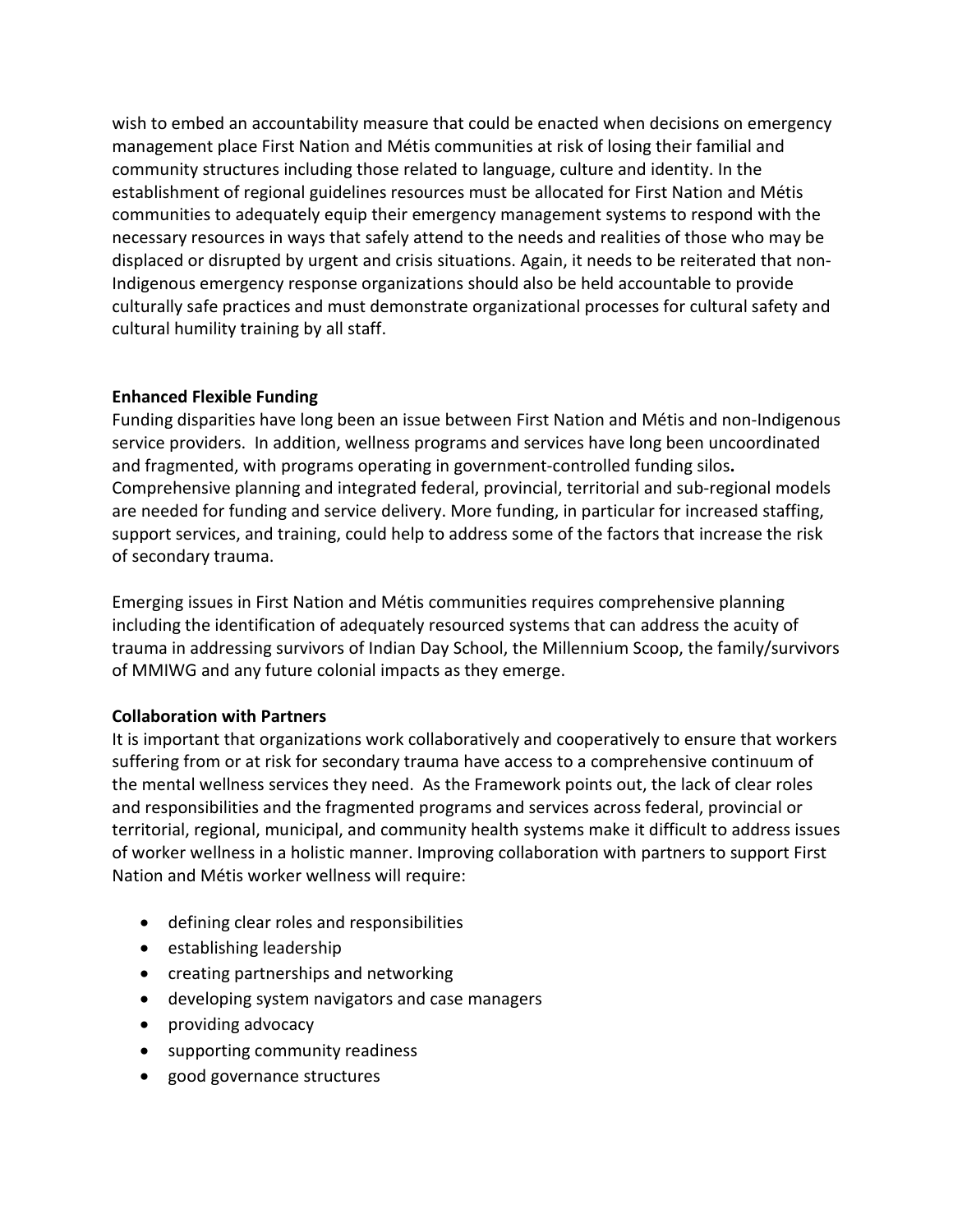Currently there are models of collaborative partnerships that must be strengthened and identified as best practice models in the delivery of effective care for First Nation and Métis people. Examining and highlighting bilateral and trilateral working tables between federal, provincial and First Nation governments where there has been successful and effective collaboration are examples of best practice models that need further investments to ensure these approaches have sustainability and highlight evidence of addressing health inequities in systems of care.

# **Quality Care Systems and Competent Service Delivery**

# *Clearly Defined Roles and Expectations*

Organizations need to develop reasonable levels of expectations for worker roles and responsibilities, matched to their positions. Too often, for example, workers are "on-call" 24/7. Reasonable expectations would help to alleviate the stress associated with the multiple and over-lapping roles workers often have to play and help with maintaining work-life balance and boundaries. Consideration to create reasonable expectations would include:

- support for the development of adequate human infrastructure including volunteers, Elders and cultural practitioners as part of the infrastructure
- training at leadership, administration and staffing level on worker wellness

# *Training and Supports to Maintain Wellness*

Organizations can provide training to staff on ways of dealing with work that could trigger trauma, as well as providing access to supports required to maintain wellness. Such supports could include:

- Continuous opportunities for debriefing of emotions.
- Support groups for caregivers.
- Involvement in activities of hope.
- Balancing a caseload with other professional responsibilities.
- Having Elders spend time in the workplace.
- Offering employees choices around the therapists they utilize.
- Providing access to therapeutic group sessions.
- Providing access to cultural practices, either personally or through the organization, to improve worker and organizational wellness

In addition, organizations can encourage workers in supporting their own wellness through establishing clear boundaries, practicing self-awareness and self-care, getting adequate exercise, sleep and nutrition, providing space to debrief with others and supporting spiritual practices. Access to skilled supervisors could help workers to define pathways to their own wellness.

# *Cultural Safety and Cultural Humility*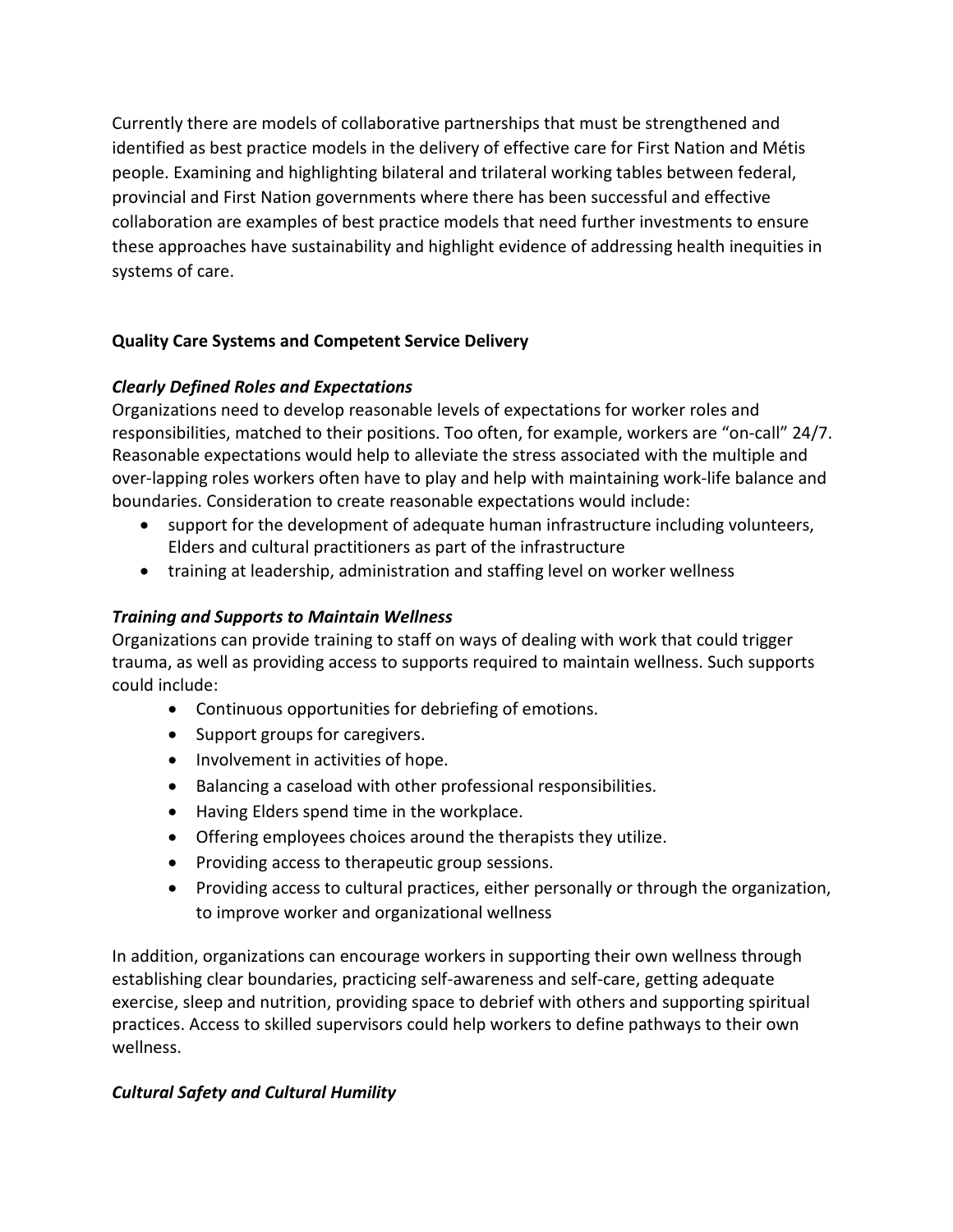The Truth and Reconciliation Calls to Action demand a macro and micro-reconciliation approach to address health disparities in Canada. The significant exposure and impacts to trauma for First Nations and Métis people demands transformative changes across systems. The development of cultural safety standards to be implemented by service organizations that provide services to/for First Nations and Métis people are recommended and demands a level of care that ensures the rights and dignity of First Nation and Métis people are respected and attended to. As part of cultural safety standards staff should be required to participate in cultural humility activities for self-discovery and to support systems transformation in how First Nation and Métis people access care.

## *Research*

Investments in community defined and led research related to the cost of culturally unsafe practices is necessary. There is a need to examine the immediate to long-term responses to emergency/traumatic situations to understand the level of PTSD/CPTSD that may occur when responses are culturally unsafe and have not included community voice in determining a plan. This data can be used to develop policies that aim to better support communities to develop emergency response plans, using collaborative approaches, and define how to respond to emergency/traumatic situations ensuring wellness for all members of the First Nation or Métis community.

## *Legislation*

Efforts to link the National Framework on PTSD with other existing and potential legislation, such as legislation on racism, would be invaluable to advance the recognition of racism and discrimination as a contributing and causal factor to the development and diagnosis of PTSD and CPTSD, particularly for First Nation and Métis people. The outcomes of racism largely go undiagnosed in First Nation and Metis mostly due to the lack of understanding held by the Canadian population about the colonial violence and trauma perpetuated against First Nation and Metis. For instance, access to healthcare services where cultural safety is an issue could provide a clearer idea around the complexities of mental wellness related to PTSD and racism. In addition, the by-products of racism related to PTSD in most cases results in personal dynamics that have larger implications, like lateral violence, which ultimately effects ones' connection to culture and identity at an individual and collective level.

Finally, there must be consideration for investing in ways to support this workforce at a broader community level and not investing solely in individuals in the workforce. Addressing trauma in First Nation and Métis communities requires a whole of community approach to healing that considers investing in a full basket of essential services that is accessible and addresses the First Nation and Métis social determinants of health.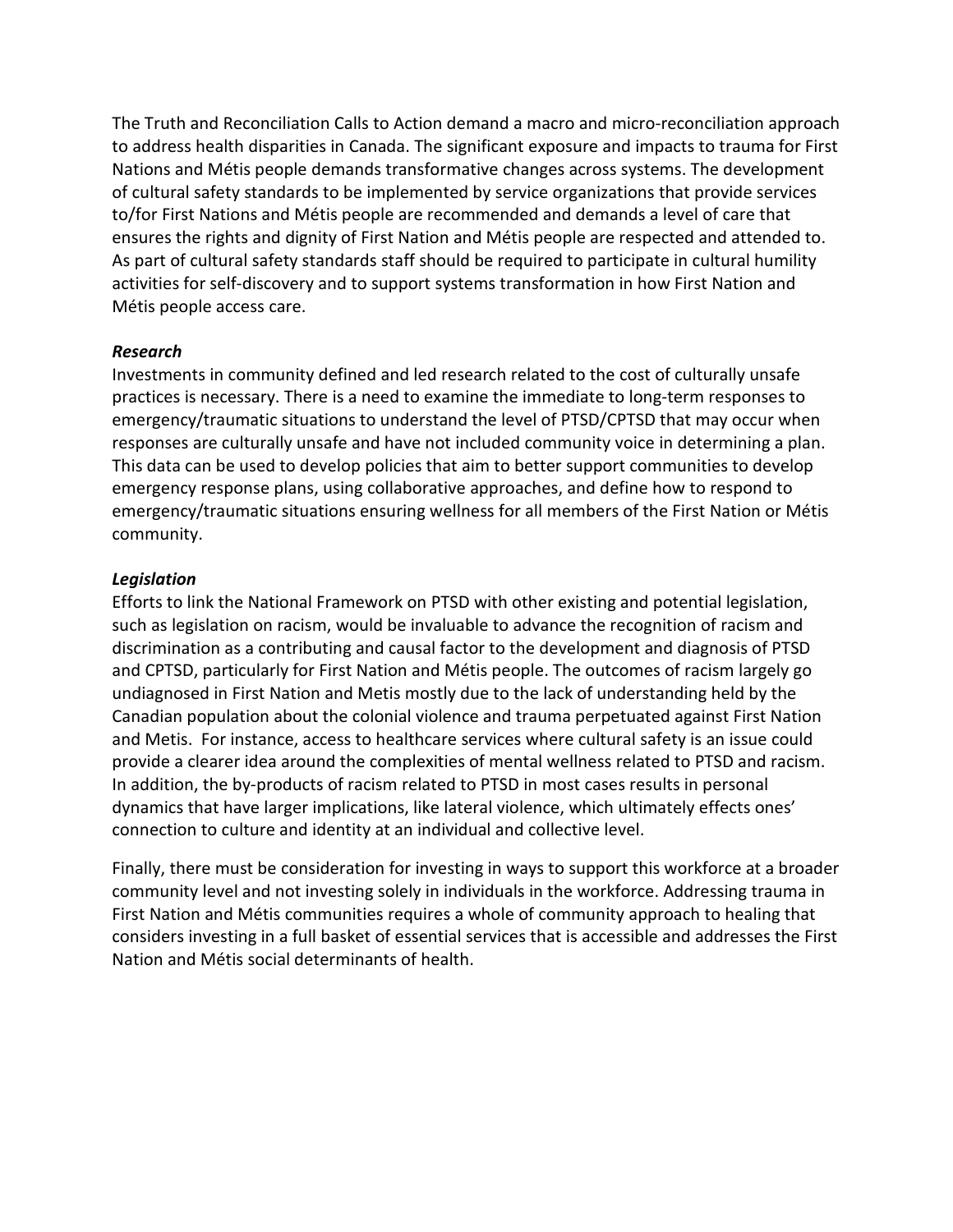# **References**

- 1. *A Brief Look at Indian Hospitals in Canada.* June 2017. Accessed 10 November 2019, [<https://www.ictinc.ca/blog/a-brief-look-at-indian-hospitals-in-canada-0>](https://www.ictinc.ca/blog/a-brief-look-at-indian-hospitals-in-canada-0)
- 2. Aguiar W. & Halseth, R. (2015) *Aboriginal Peoples and Historic Trauma: The Processes of Intergenerational Transmission.* Prince George: BC. National Collaborating Centre for Aboriginal Health.
- 3. Anisman, H., Merali, Z. & Hayley, S. (2008) Neurotransmitter, peptide and cytokine processes in relation to depressive disorder: comorbidity between depression and neurodegenerative disorders. *Progress in Neurobiology*. 85:1, pp. 1-74.
- 4. Bellamy, S. & Hardy, C. (2015) *Post-traumatic Stress Disorder in Aboriginal People in Canada: Review of Risk Factors, the Current State of Knowledge and Directions for Future Research*. Prince George: BC. National Collaborating Centre for Aboriginal Health.
- 5. Benedek, D.M., Fullerton, C. & Ursano, R. J. (2007) First Responders: Mental health consequences of natural and human-made disasters for public health and public safety workers. *Annual Review of Public Health*. 28:55–68
- 6. Bombay, A., Matheson, K. & Anisman, H. (November 2009) Intergenerational trauma: Convergence of multiple processes among First Nations peoples in Canada. *Journal of Aboriginal Health:* pp. 6-47
- 7. Bombay, A., Matheson, K. & Anisman, H. (2014) The intergenerational effects of Indian Residential Schools: Implications for the concept of historical trauma. *Transcultural Psychiatry*. 51(3) 320–338.
- 8. Böttche, M., Thomas Ehring, T., Krüger-Gottschalkd, A., Raue, H., Schäferf, I., Schellongh, J., Dyeri, A. & Knaevelsrud, C. (2018) Testing the ICD-11 proposal for complex PTSD in trauma-exposed adults: factor structure and symptom profiles. *European Journal of Psychotraumatology*. 8, pp. 1-11.
- 9. Brewin, C. R., Andrews, B. & Valentine, J.D. (2000) Meta-Analysis of Risk Factors for Posttraumatic Stress Disorder in Trauma-Exposed Adults. *Journal of Consulting and Clinical Psychology*. 68: 5, pp. 748-766.
- 10. Bride, B. E. (January 2007) Prevalence of traumatic stress among social workers. *Social Work*. 52:1.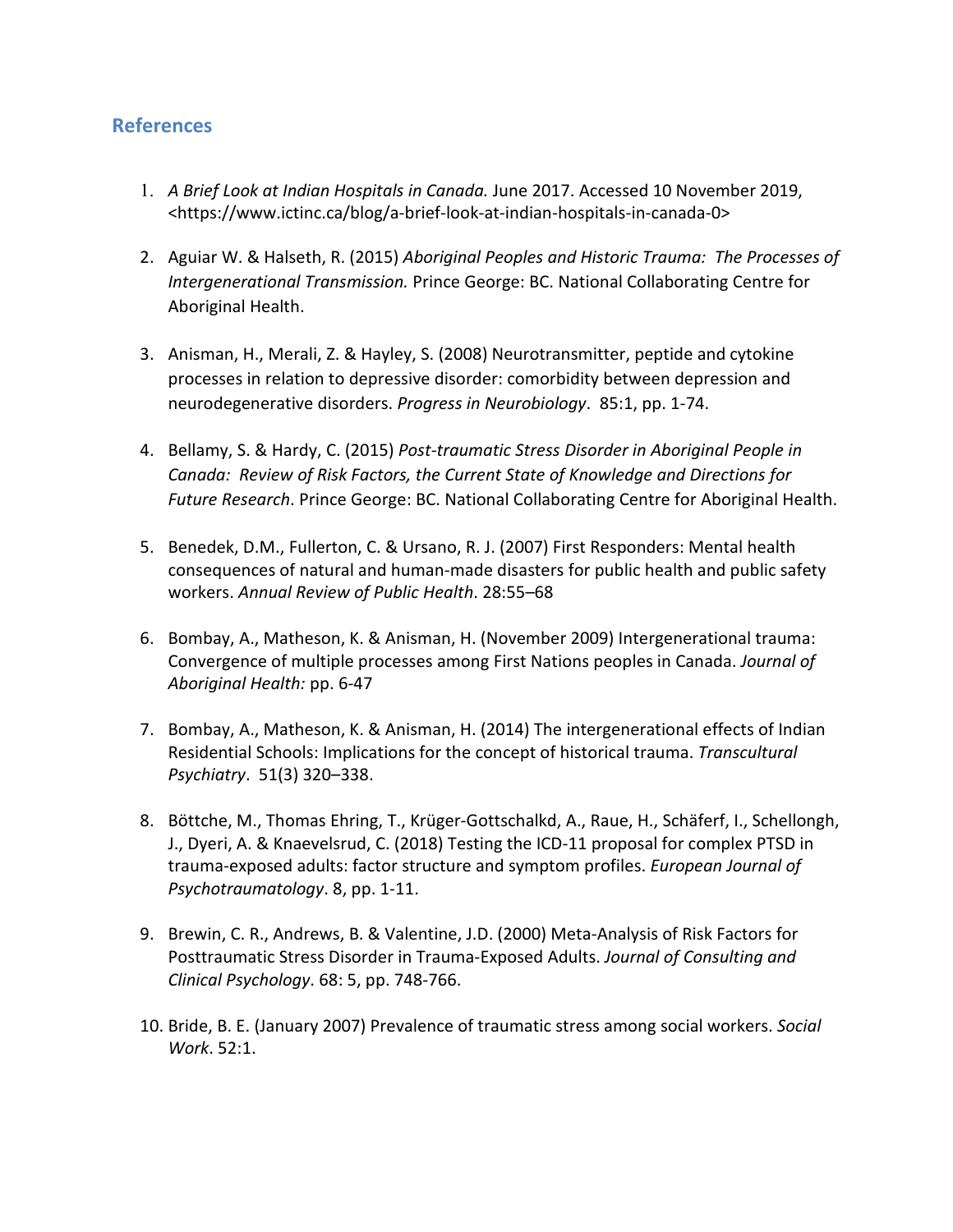- 11. Brown, K. & Brown, K.Y. (December 2009) *Staying the Course, Staying Alive, Coastal First Nations Fundamental Truths: Biodiversity, Stewardship and Sustainability*. Biodiversity BC. Victoria, BC.
- 12. Brown, J. & Fraehlich, C. (2011) Aboriginal Family Services Agencies in High Poverty Urban Neighborhoods: Challenges Experienced by Local Staff. *First Peoples Child and Family Review*. 6:1, pp. 10-27.
- 13. Burke, S. (November 2018) Supporting indigenous social workers in front-line practice. *Canadian Social Work Review.* 35:1.
- 14. Cetrano, G., Tedeschi, R., Rabbi, L., Giorgio Gosetti, G., Lora, A., Lamonaca, D., Manthorpe, J. & Amaddeo, F. (2017) How are compassion fatigue, burnout, and compassion satisfaction affected by quality of working life? Findings from a survey of mental health staff in Italy. *BMC Health Services Research*. 17:755.
- 15. Chartrand, L.N., Logan, T. E. & Daniels, J. D. (2006) *Métis History and Experience and Residential Schools in Canada*. Prepared for The Aboriginal Healing Foundation.
- 16. Cliotre, M., Garvert, D. W., Weiss, B., Carlson, E.B. & Bryant, R.A. (September 2014) Distinguishing PTSD, Complex PTSD, and Borderline Personality Disorder: A latent class analysis. *European Journal of Psychotraumatology* 5:25097.
- 17. Cohen, K. & Collens, P. (2013) The Impact of Trauma Work on Trauma Workers: A Metasynthesis on Vicarious Trauma and Vicarious Posttraumatic Growth. *Psychological Trauma: Theory, Research, Practice, and Policy*. 5: 6, pp. 570 –580
- 18. Deroy, S. & Schütze, H. (2019) Factors supporting retention of aboriginal health and wellbeing staff in Aboriginal health services: a comprehensive review of the literature. *International Journal for Equity in Health.* 18:70.
- 19. Diagnostic and Statistical Manual 5<sup>th</sup> Edition (DSM-5). Criteria for Post Traumatic Stress Disorder.
- 20. Finklestein, M., Stein, E., Greene, T., Bronstein, I. & Solomon, Z. (May 2015) Posttraumatic Stress Disorder and Vicarious Trauma in Mental Health Professionals. *Health & Social Work* 40: 2.
- 21. First Nations Mental Wellness Continuum Framework (FNMWCF) (2015).
- 22. Giourou, E., Skokou, M., Andrew, S.P., Alexopoulou, K., Gourzis, P. & Jelastopulu, E. (March 2018) Complex posttraumatic stress disorder: The need to consolidate a distinct clinical syndrome or to reevaluate features of psychiatric disorders following interpersonal trauma? *World Journal of Psychiatry*. 8:1, pp. 12-19.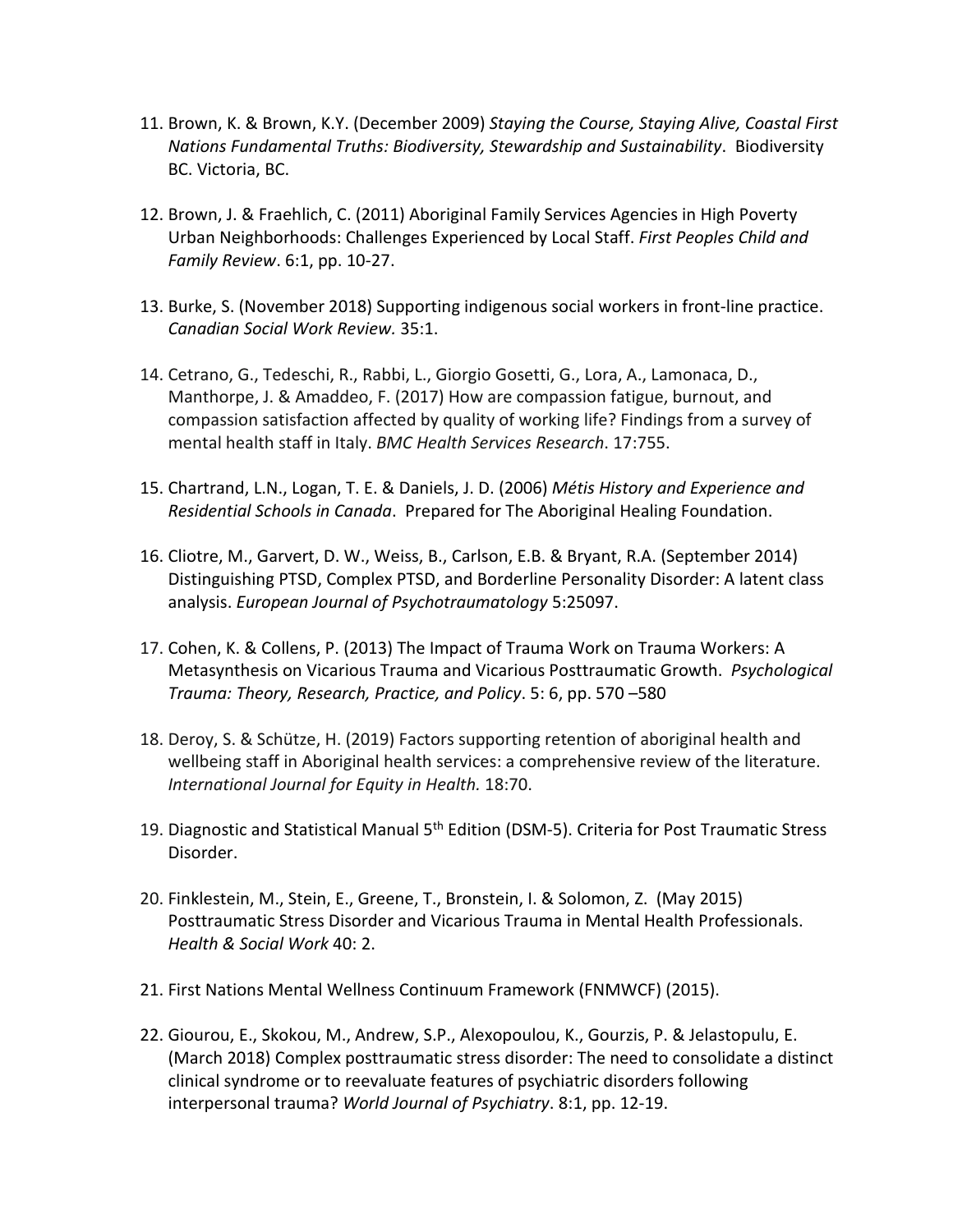- 23. Goodleaf, S. & Gabriel, W. (2009) The frontline of revitalization: Influences impacting aboriginal helpers. *First Peoples Child and Family Review*. 4:2 pp. 18-29.
- 24. Gone, J.P. (2013) Redressing First Nations historical trauma: Theorizing mechanisms for indigenous culture as mental health treatment. *Transcultural Psychiatry.* 50: 683.
- 25. Greinacher, A., Derezza-Greeven, C., Herzog, W. & Nikendei, C. (2019) Secondary traumatization in first responders: a systematic review. *European Journal of Psychotraumatology*. 10: 1562840
- 26. Guitar, N.A. & Molinaro, M.L. (Fall 2017) Vicarious trauma and secondary traumatic stress in health care professionals. *University of Western Ontario Medical Journal*. 86:2.
- 27. Health Canada (2008) Aboriginal Health Human Resources in Ontario: A Current Snapshot, Final Report.
- 28. Johnston, E. (2017) Defining a person: The nurse at risk for compassion fatigue. *Honors in the Major Theses*. 222. University of Central Florida. Showcase of Texts, Archives, Research and Scholarships (STARS)
- 29. Karatziasa, T., Cloitre, M., Maercker, A., Kazlauskas, E., Shevlin, M., Hylandh, P., Bissoni, J. I., Neil P., Roberts, N.P. & Brewink, C. and Chris R. Brewink. (2018) PTSD and Complex PTSD: ICD-11 updates on concept and measurement in the UK, USA, Germany and Lithuania. *European Journal of Psychotraumatology*. 8, pp. 1-6.
- 30. Kaminski, B. (2013). *First Nations Pedagogy: Learning with the Natural World.* <https://firstnationspedagogy.com/earth.html>
- 31. Dean G. Kilpatrick, D. G., Ruggiero, K.J., Acierno, R., Saunders, B.E., Resnick,H.S. & Best, C.L. (2003) Violence and Risk of PTSD, Major Depression, Substance Abuse/Dependence, and Comorbidity: Results From the National Survey of Adolescents. *Journal of Consulting and Clinical Psychology.* 71:4, pp. 693 – 700.
- 32. Lai, G.C., Taylor, E.V., Haigh, M.M. & Thompson, S.C. (May 2018) Factors Affecting the Retention of Indigenous Australians in the Health Workforce: A Systematic Review. *International Journal of Environmental Research and Public Health*. 15: 914
- 33. LaFrance, J., Nichols, R., and Kirkhart, K. E. (2012). Culture writes the script: On the centrality of context in indigenous evaluation. In D. J. Rog, J. L. Fitzpatrick, & R. F. Conner (Eds.), *Context: A framework for its influence on evaluation practice. New Directions for Evaluation*, 135, 59–74.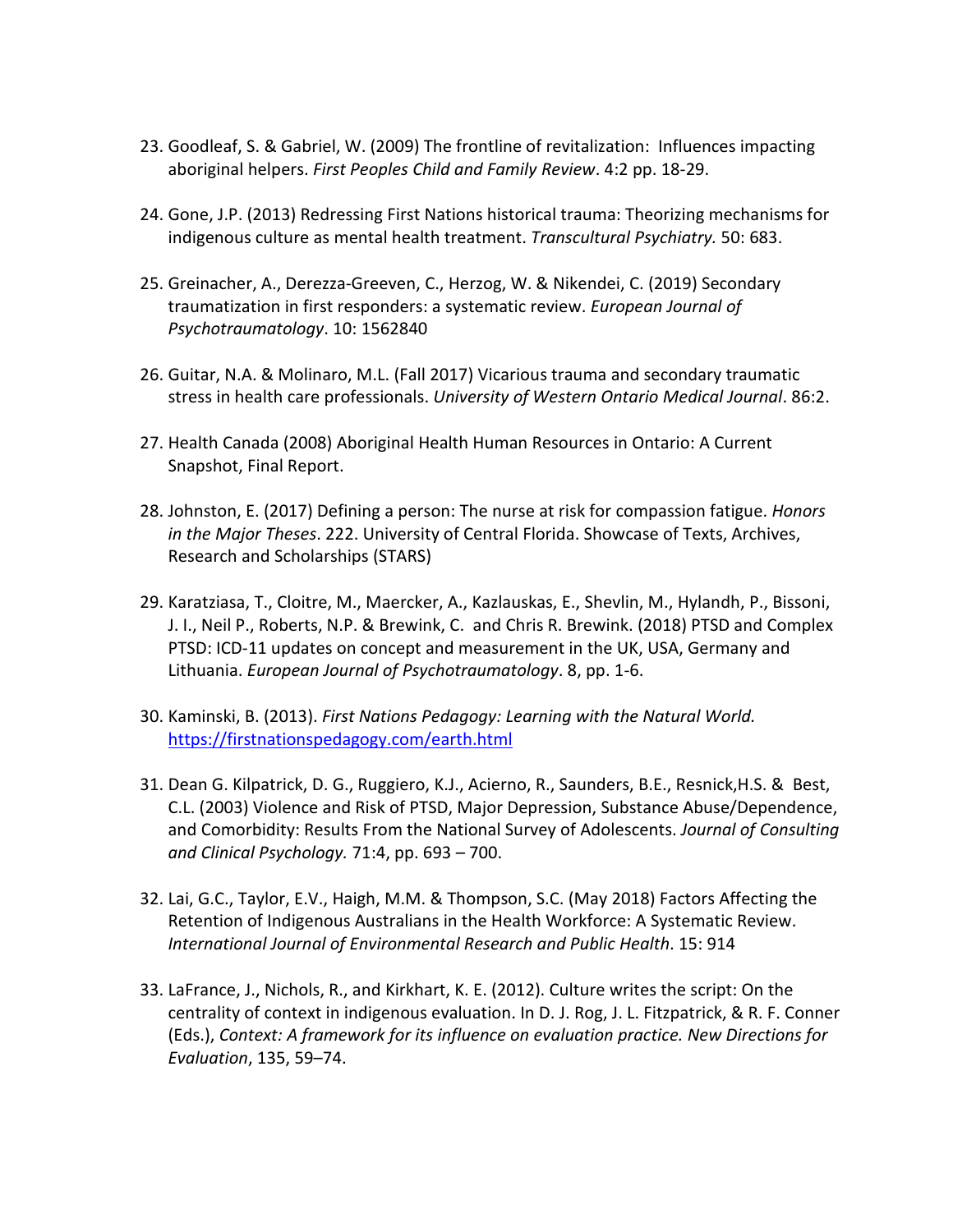- 34. Lavallée, L.F. (2009) Practical application of an Indigenous research framework and two qualitative Indigenous research methods: Sharing circles and Anishnaabe symbol-based reflection*. International Journal of Qualitative Methods*. 8(1).
- 35. Legacy of Hope Foundation (2014). *Forgotten: The Métis Residential School Experience.*
- 36. Lerias, D. & Byrne, M.K. (2003) Vicarious traumatization: symptoms and predictors*. Stress and Health* 19: pp. 129–138
- 37. Lithopoulus, S. & Ruddell, R. (2011) Policing isolated Aboriginal communities: perspectives of Canadian officers. *Policing: An International Journal of Police Strategies & Management*  34:3, pp. 434-453
- 38. MacDougall, B. (2017) Land, Family and Identity: Conceptualizing Métis health and wellbeing. Prince George, B.C.: National Collaborating Centre for Aboriginal Health.
- 39. Marchand, J. R., Hughes, J., Blaney, E., Wetteland, W & Brown D. (undated) *"Lifting Spirits": Supporting the Psychological Resiliency of Urban Aboriginal Service Providers in New Brunswick and Nova Scotia.* Urban Aboriginal Knowledge Network: Atlantic Research Centre.
- 40. Métis Nation of Canad[a https://www.metisnation.ca/index.php/who-are-the-metis](https://www.metisnation.ca/index.php/who-are-the-metis)
- 41. Métis Nation of Ontario[, http://www.metisnation.org/programs/health-wellness/](http://www.metisnation.org/programs/health-wellness/)
- 42. Minore, B., Boone, M., Katt, M. Kinch, P., Birch, S. & Mushquash, C. (2005) The Effects of Nursing Turnover on Continuity of Care in Isolated First Nation Communities. *Canadian Journal of Nursing Research.* 37:1.
- 43. Nelson, S. (2012) *Challenging Hidden Assumptions: Colonial Norms as Determinants of Aboriginal Mental Health*. National Collaborating Centre for Indigenous Health.
- 44. O'Neill, L.K. (2010a) Mental health support in northern communities: reviewing issues on isolated practice and secondary trauma. *Rural and Remote Health* 10: 1369.
- 45. O'Neill, L. K. (2010b) Northern Helping Practitioners and the Phenomenon of Secondary Trauma. *Canadian Journal of Counselling*. 44:2, pp. 130-149.
- 46. Reclaiming Power and Place: The Final Report of the National Inquiry into Missing and Murdered Indigenous Women and Girls 2019, accessed 18 October 2019, [<www.mmiwg-ffada.ca>](http://www.mmiwg-ffada.ca/)